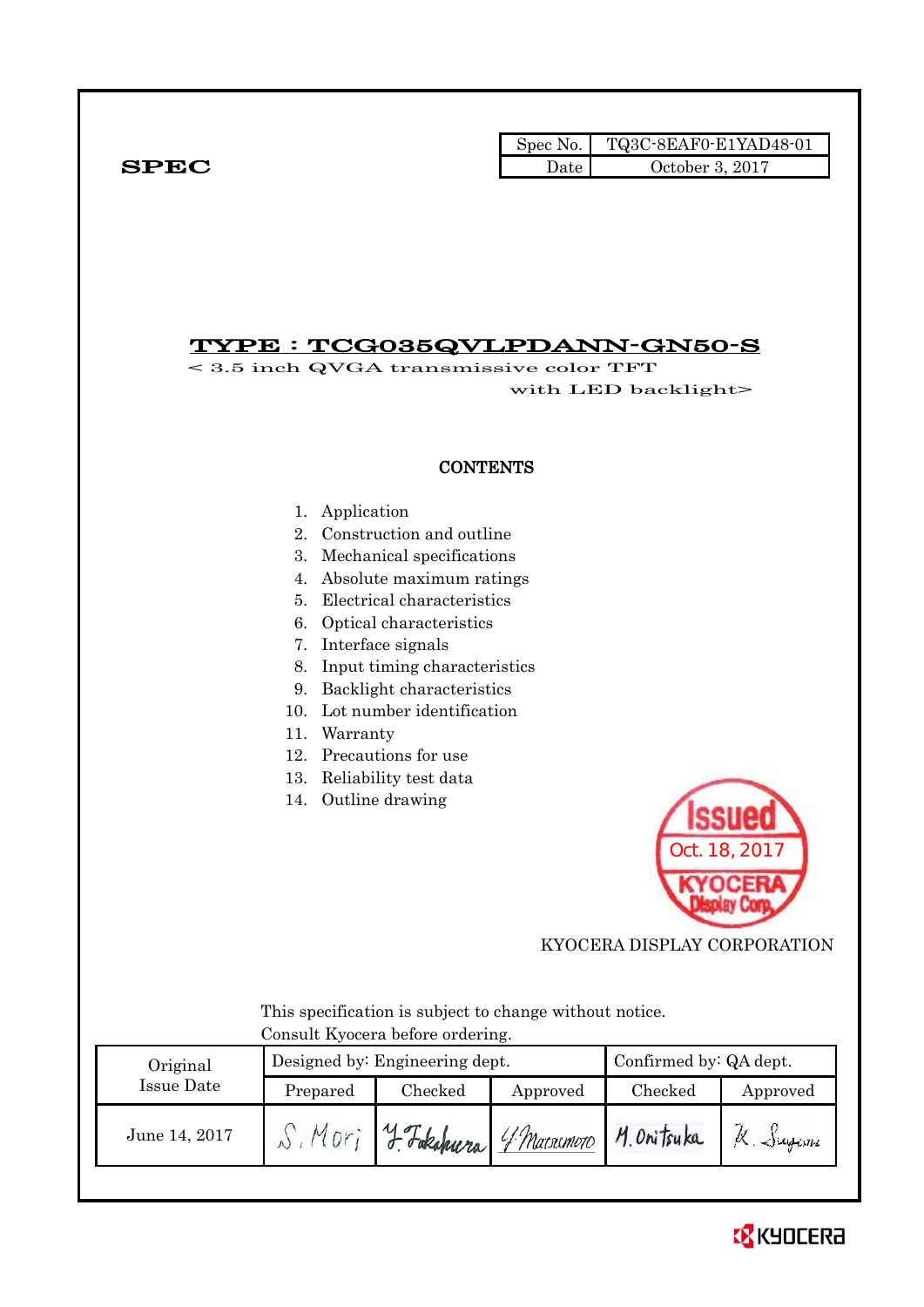| Spec No.              | Part No.              | Page |
|-----------------------|-----------------------|------|
| TQ3C-8EAF0-E1YAD48-01 | TCG035QVLPDANN-GN50-S |      |

# Warning

- 1. This Kyocera LCD module has been specifically designed for use only in electronic devices and industrial machines in the area of audio control, office automation, industrial control, home appliances, etc. The module should not be used in applications where the highest level of safety and reliability are required and module failure or malfunction of such module results in physical harm or loss of life, as well as enormous damage or loss. Such fields of applications include, without limitation, medical, aerospace, communications infrastructure, atomic energy control. Kyocera expressly disclaims any and all liability resulting in any way to the use of the module in such applications.
- 2. Customer agrees to indemnify, defend and hold Kyocera harmless from and against any and all actions, claims, damages, liabilities, awards, costs, and expenses, including legal expenses, resulting from or arising out of Customer's use, or sale for use, or Kyocera modules in applications.

## Caution

1. Kyocera shall have the right, which Customer hereby acknowledges, to immediately scrap or destroy tooling for Kyocera modules for which no Purchase Orders have been received from the Customer in a two-year period.

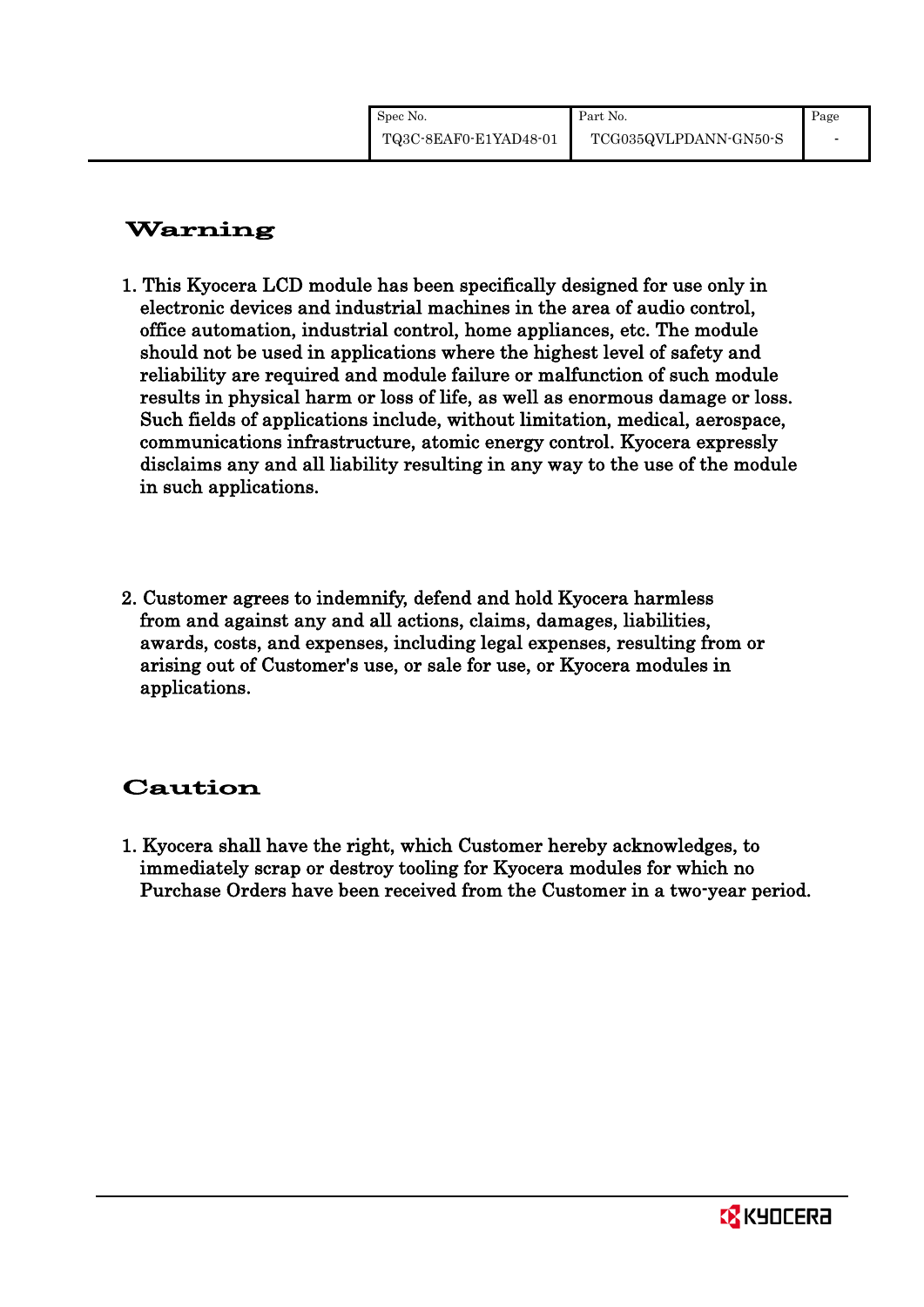|         |                 |            | Spec No.                                                        |          | Part No.                             |                                                      |          | Page |
|---------|-----------------|------------|-----------------------------------------------------------------|----------|--------------------------------------|------------------------------------------------------|----------|------|
|         |                 |            | TQ3C-8EAF0-E1YAD48-01                                           |          |                                      | $\operatorname{TCG035QVLPDANN\text{-}GN50\text{-}S}$ |          |      |
|         |                 |            | Revision record                                                 |          |                                      |                                                      |          |      |
|         |                 |            | Designed by : Engineering dept.                                 |          |                                      | Confirmed by : QA dept.                              |          |      |
|         | Date            | Prepared   | Checked                                                         | Approved |                                      | Checked                                              | Approved |      |
|         | October 3, 2017 |            | S. Mori J. Fakahura                                             |          |                                      | 4 Macromoto M. Onitsuka                              | K. Sugam |      |
| Rev.No. | Date            | $\rm Page$ |                                                                 |          | $\label{eq:2} \textbf{Descriptions}$ |                                                      |          |      |
| $01\,$  | Oct. 3, 2017    | $\bf 7$    | 8-1.LCD(Necessity of V·Hsync)<br>$\sim$ Change value, Add Items |          |                                      |                                                      |          |      |
|         |                 |            | $\sim\!$ Add comment "Precautions for use"                      |          |                                      |                                                      |          |      |
|         |                 |            |                                                                 |          |                                      |                                                      |          |      |
|         |                 |            |                                                                 |          |                                      |                                                      |          |      |
|         |                 |            |                                                                 |          |                                      |                                                      |          |      |
|         |                 |            |                                                                 |          |                                      |                                                      |          |      |
|         |                 |            |                                                                 |          |                                      |                                                      |          |      |
|         |                 |            |                                                                 |          |                                      |                                                      |          |      |
|         |                 |            |                                                                 |          |                                      |                                                      |          |      |
|         |                 |            |                                                                 |          |                                      |                                                      |          |      |
|         |                 |            |                                                                 |          |                                      |                                                      |          |      |
|         |                 |            |                                                                 |          |                                      |                                                      |          |      |
|         |                 |            |                                                                 |          |                                      |                                                      |          |      |
|         |                 |            |                                                                 |          |                                      |                                                      |          |      |
|         |                 |            |                                                                 |          |                                      |                                                      |          |      |
|         |                 |            |                                                                 |          |                                      |                                                      |          |      |
|         |                 |            |                                                                 |          |                                      |                                                      |          |      |
|         |                 |            |                                                                 |          |                                      |                                                      |          |      |
|         |                 |            |                                                                 |          |                                      |                                                      |          |      |
|         |                 |            |                                                                 |          |                                      |                                                      |          |      |
|         |                 |            |                                                                 |          |                                      |                                                      |          |      |
|         |                 |            |                                                                 |          |                                      |                                                      |          |      |
|         |                 |            |                                                                 |          |                                      |                                                      |          |      |
|         |                 |            |                                                                 |          |                                      |                                                      |          |      |
|         |                 |            |                                                                 |          |                                      |                                                      |          |      |
|         |                 |            |                                                                 |          |                                      |                                                      |          |      |
|         |                 |            |                                                                 |          |                                      |                                                      |          |      |
|         |                 |            |                                                                 |          |                                      |                                                      |          |      |
|         |                 |            |                                                                 |          |                                      |                                                      |          |      |
|         |                 |            |                                                                 |          |                                      |                                                      |          |      |
|         |                 |            |                                                                 |          |                                      |                                                      |          |      |
|         |                 |            |                                                                 |          |                                      |                                                      |          |      |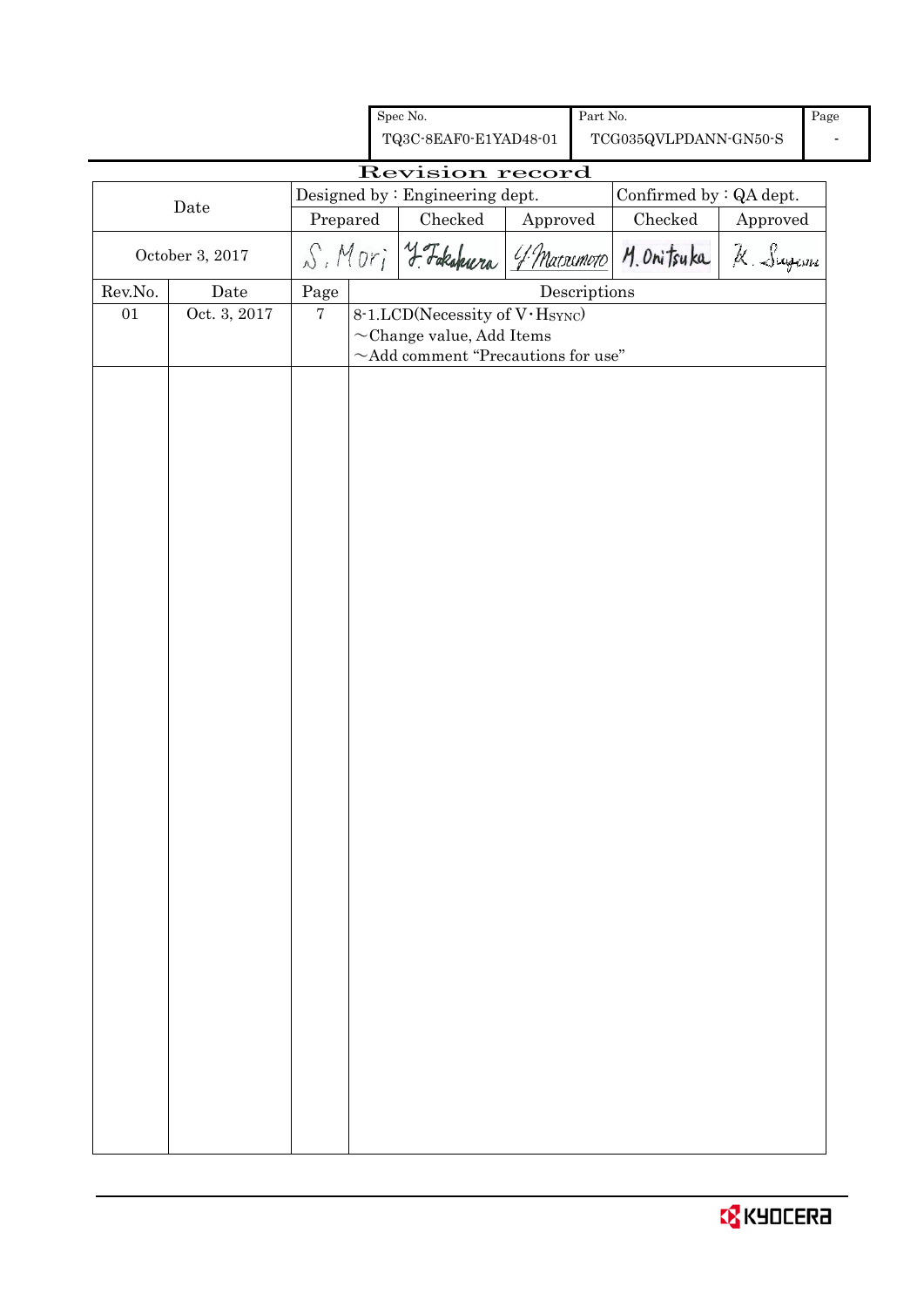## 1. Application

This document defines the specification of TCG035QVLPDANN-GN50-S. (RoHS Compliant)

## 2. Construction and outline

| LCD.               | : Transmissive color dot matrix type TFT             |
|--------------------|------------------------------------------------------|
| Backlight system   | : LED                                                |
| Polarizer          | $\therefore$ Glare treatment                         |
| Additional circuit | : Timing controller, Power supply $(3.3V)$ input)    |
|                    | (without constant current circuit for LED Backlight) |

## 3. Mechanical specifications

| <b>Item</b>              | Specification                                         | Unit |
|--------------------------|-------------------------------------------------------|------|
| Outline dimensions<br>1) | $76.9(W)\times 63.9(H)\times 4.9(D)$                  | mm   |
| Active area              | $70.56(W)\times52.92(H)$<br>(8.8cm/3.5inch(Diagonal)) | mm   |
| Dot format               | $320 \times (R, G, B)(W) \times 240(H)$               | dot  |
| Dot pitch                | $0.0735(W)\times0.2205(H)$                            | mm   |
| Base color<br>2)         | Normally White                                        |      |
| Mass                     | 45                                                    | g    |

1) Projection not included. Please refer to outline for details.

2) Due to the characteristics of the LCD material, the color varies with environmental temperature.

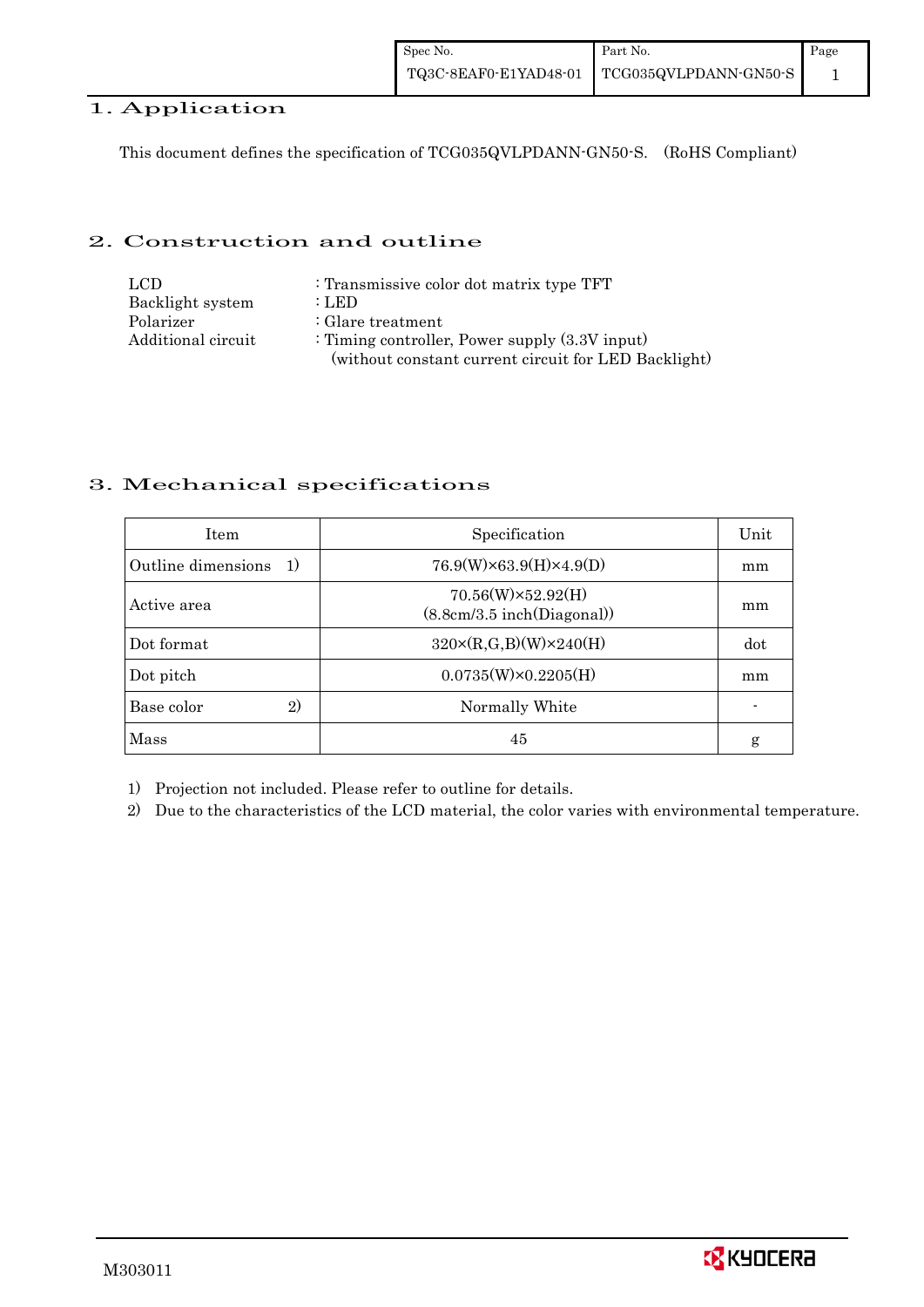## 4. Absolute maximum ratings

4-1. Electrical absolute maximum ratings

| Item                 |       | Symbol | Min.   | Max. | Unit |
|----------------------|-------|--------|--------|------|------|
| Supply voltage       |       | Vpd    | $-0.3$ |      |      |
| Input signal voltage |       | Vin    | $-0.3$ | 4.U  |      |
| LED forward current  | 2) 3) |        |        | 30   | mА   |

- 1) Input signal : CK,  $R0 \sim R7$ ,  $G0 \sim G7$ ,  $B0 \sim B7$ ,  $H_{\text{SYNC}}$ ,  $V_{\text{SYNC}}$ ,  $ENAB$ ,  $REST$ ,  $CSB$ ,  $SCK$ ,  $SDI$
- 2) For each "AN-CA"
- 3) Do not apply reversed voltage.

#### 4-2. Environmental absolute maximum ratings

| Item                  |    | Symbol                   | Min.  | Max. | Unit      |
|-----------------------|----|--------------------------|-------|------|-----------|
| Operating temperature | 1) | $_{Top}$                 | $-20$ | 70   | $\circ$ C |
| Storage temperature   | 2) | T <sub>STO</sub>         | $-30$ | 80   | $\circ$ C |
| Operating humidity    | 3) | $H_{OP}$                 | 10    | 4.   | %RH       |
| Storage humidity      | 3) | $_{\mathrm{HSTO}}$       | 10    | 4)   | %RH       |
| Vibration             |    | $\overline{\phantom{0}}$ | 5)    | 5)   |           |
| Shock                 |    |                          | 6)    | 6)   |           |

1) Operating temperature is to warrant only temperature for operating and it specify highest heating portion temperature including self-heating.

Since display performance is evaluated at 25°C, another temperature range should be confirmed.

2) Temp. =  $-30^{\circ}$ C $<$ 48h, Temp. =  $80^{\circ}$ C $<$ 168h

 Store LCD at normal temperature/humidity. Keep them free from vibration and shock. An LCD that is kept at a low or a high temperature for a long time can be defective due to other conditions, even if the low or high temperature satisfies the standard. (Please refer to "Precautions for Use" for details.)

- 3) Non-condensing
- 4) Temp. $\leq 40^{\circ}$ C, 85%RH Max.
	- Temp. >40°C, Absolute humidity shall be less than 85%RH at 40°C.
- 5)

| Frequency       | $10\sim$ 55 Hz    | Acceleration value         |
|-----------------|-------------------|----------------------------|
| Vibration width | $0.15$ mm         | $(0.3{\sim}9~{\rm m/s^2})$ |
| Interval        | $10 - 55 - 10$ Hz | 1 minutes                  |

 2 hours in each direction X, Y, Z (6 hours total) EIAJ ED-2531

6) Acceleration: 490 m/s2, Pulse width: 11 ms 3 times in each direction:  $\pm X$ ,  $\pm Y$ ,  $\pm Z$ EIAJ ED-2531

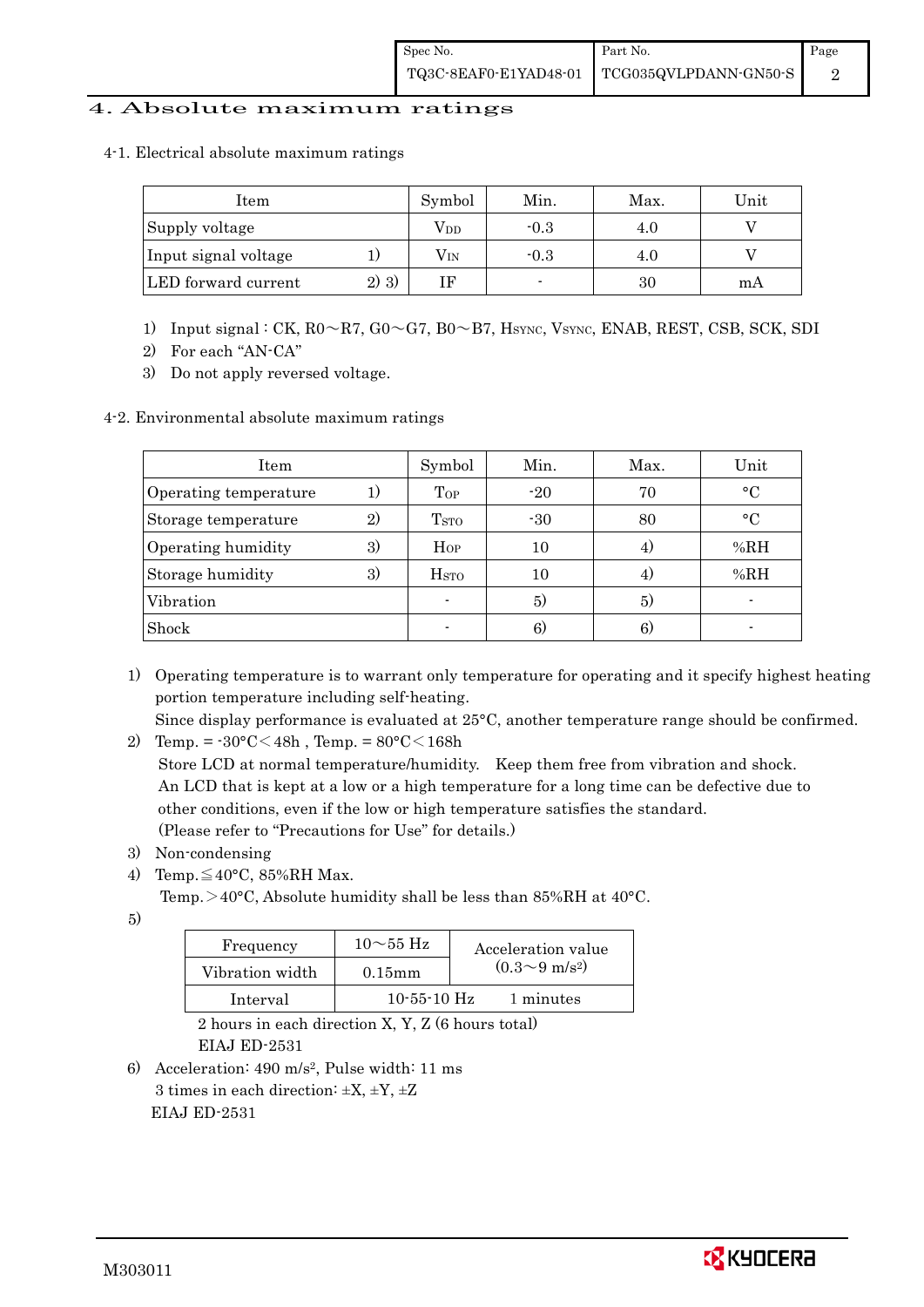| Spec No.              | Part No.              | Page |
|-----------------------|-----------------------|------|
| TQ3C-8EAF0-E1YAD48-01 | TCG035QVLPDANN-GN50-S |      |

## 5. Electrical characteristics

|                                 |               |               |                    |                |                        | Temp. = $-20 \sim 70$ °C |
|---------------------------------|---------------|---------------|--------------------|----------------|------------------------|--------------------------|
| Item                            | Symbol        | Condition     | Min.               | Typ.           | Max.                   | Unit                     |
| Supply voltage                  | $V_{DD}$      |               | 3.0                | 3.3            | 3.6                    |                          |
| Current consumption             | $_{\rm{LDD}}$ | 2)            |                    | 8.0            | 11.3                   | mA                       |
| Permissive input ripple voltage | $V_{RP}$      | $V_{DD}=3.3V$ |                    |                | 100                    | $mVp-p$                  |
|                                 | $\rm V_{II}$  | "Low" level"  | $\Omega$           |                | $0.2V_{DD}$            |                          |
| 3)<br>Input signal voltage      | $\rm V_{IH}$  | "High" level  | 0.8V <sub>DD</sub> | $\blacksquare$ | <b>V</b> <sub>DD</sub> |                          |

### 1) V<sub>DD</sub>-turn-on conditions



3) Input signal : CK,  $R0 \sim R7$ ,  $G0 \sim G7$ ,  $B0 \sim B7$ ,  $H_{\text{SYNC}}$ ,  $V_{\text{SYNC}}$ ,  $ENAB$ ,  $REST$ , CSB, SCK, SDI



239 240 (dot)

l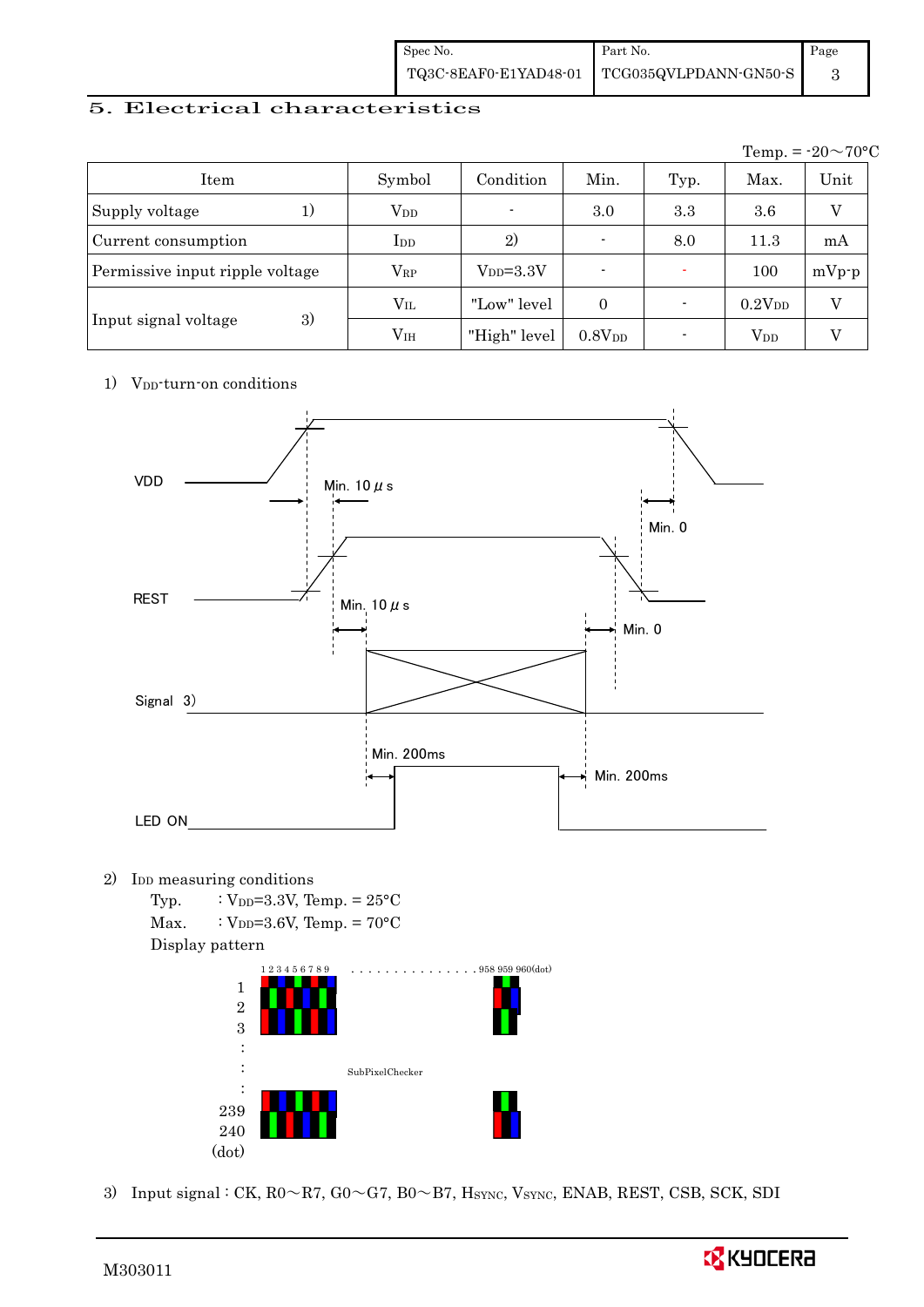| Spec No. | Part No.                                                                                                               | Page |
|----------|------------------------------------------------------------------------------------------------------------------------|------|
|          | $\left. {\color{red}\text{TQ3C-8EAF0-E1YAD48-01}} \right \;\left. {\color{red}\text{TCG035QVLPDANN-GN50-S}} \right.\\$ |      |

## 6. Optical characteristics

Measuring spot =  $\phi$  6.0mm, Temp. = 25°C

| Item                                  | Symbol |                | Condition                   | Min.                     | Typ.  | Max.                     | Unit                     |
|---------------------------------------|--------|----------------|-----------------------------|--------------------------|-------|--------------------------|--------------------------|
| Rise                                  |        | $\tau_r$       | $\theta = \phi = 0^{\circ}$ | ÷                        | 8     | $\overline{\phantom{0}}$ | ms                       |
| Response time                         | Down   | $\tau$ d       | $\theta = \phi = 0^{\circ}$ |                          | 22    |                          | ms                       |
|                                       |        | $\theta$ upper |                             |                          | 80    |                          |                          |
| Viewing angle range<br>View direction |        | $\theta$ LOWER |                             |                          | 60    |                          | deg.                     |
| $: 12$ o'clock<br>(Gray inversion)    |        | $\phi$ LEFT    | $CR \ge 10$                 | ٠                        | 80    | $\overline{\phantom{a}}$ |                          |
|                                       |        | $\phi$ RIGHT   |                             | $\overline{\phantom{0}}$ | 80    | $\overline{\phantom{0}}$ | deg.                     |
| Contrast ratio                        |        | CR             | $\theta = \phi = 0^{\circ}$ | 700                      | 1,000 |                          | $\overline{\phantom{a}}$ |
| <b>Brightness</b>                     |        | L              | IF=15mA/Line                | 700                      | 1,000 |                          | cd/m <sup>2</sup>        |
|                                       |        | $\mathbf X$    | $\theta = \phi = 0^{\circ}$ | 0.550                    | 0.600 | 0.650                    |                          |
|                                       | Red    | y              |                             | 0.300                    | 0.350 | 0.400                    |                          |
|                                       |        | $\mathbf x$    | $\theta = \phi = 0^{\circ}$ | 0.295                    | 0.345 | 0.395                    |                          |
| Chromaticity                          | Green  | у              |                             | 0.530                    | 0.580 | 0.630                    |                          |
| coordinates                           |        | $\mathbf X$    | $\theta = \phi = 0^{\circ}$ | 0.110                    | 0.160 | 0.210                    |                          |
|                                       | Blue   | У              |                             | 0.065                    | 0.115 | 0.165                    |                          |
|                                       |        | $\mathbf x$    |                             | 0.255                    | 0.305 | 0.355                    |                          |
|                                       | White  | y              | $\theta = \phi = 0^{\circ}$ | 0.280                    | 0.330 | 0.380                    |                          |

6-1. Definition of contrast ratio

 $CR(Contrast ratio) =$  Brightness with all pixels "White" Brightness with all pixels "Black"

#### 6-2. Definition of response time



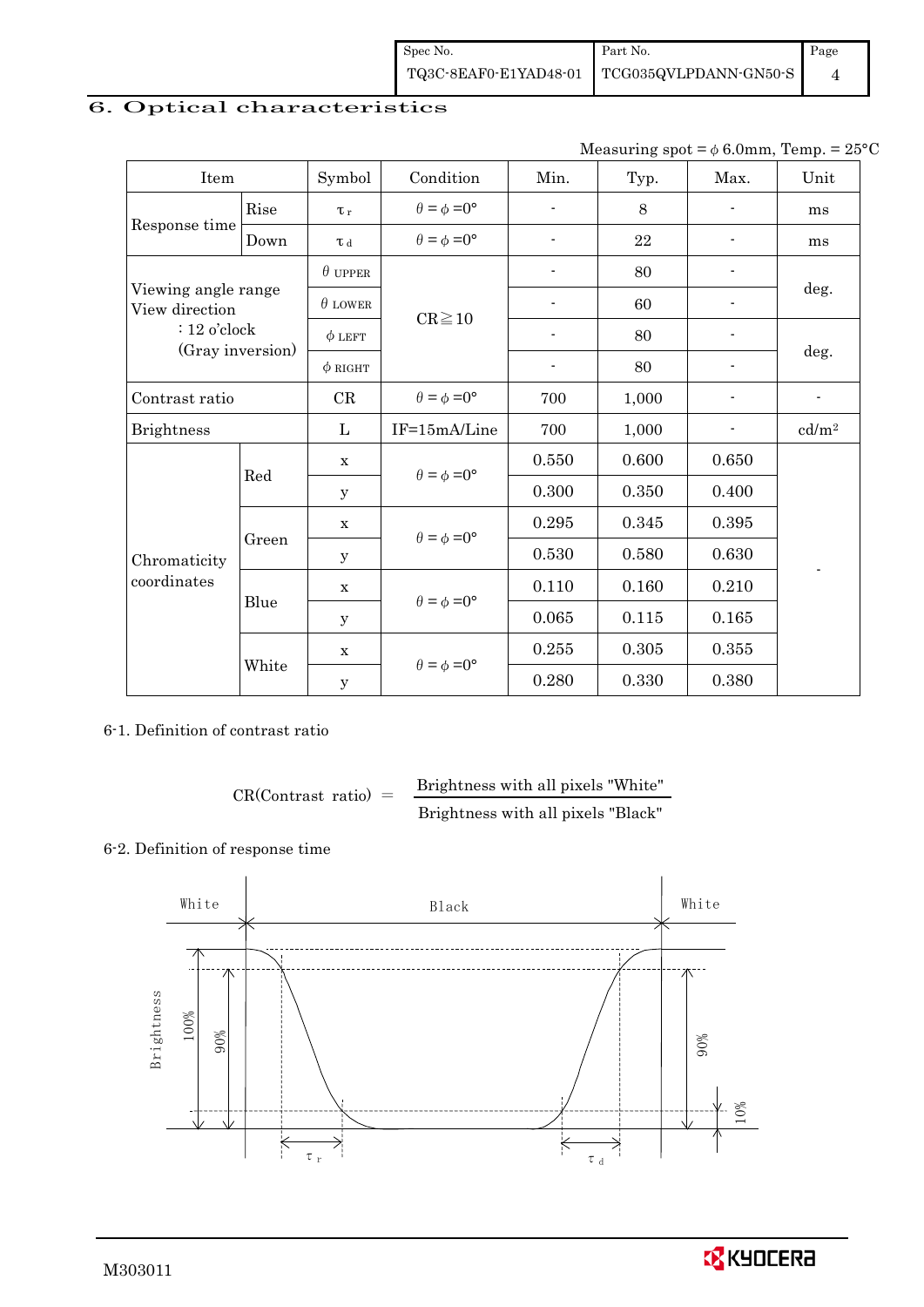| Spec No. | Part No.                                      | Page |
|----------|-----------------------------------------------|------|
|          | TQ3C-8EAF0-E1YAD48-01   TCG035QVLPDANN-GN50-S |      |



6-4. Brightness measuring points



- 1) Rating is defined as the white brightness at center of display screen(3).
- 2) 5 minutes after LED is turned on. (Ambient Temp.=25℃)

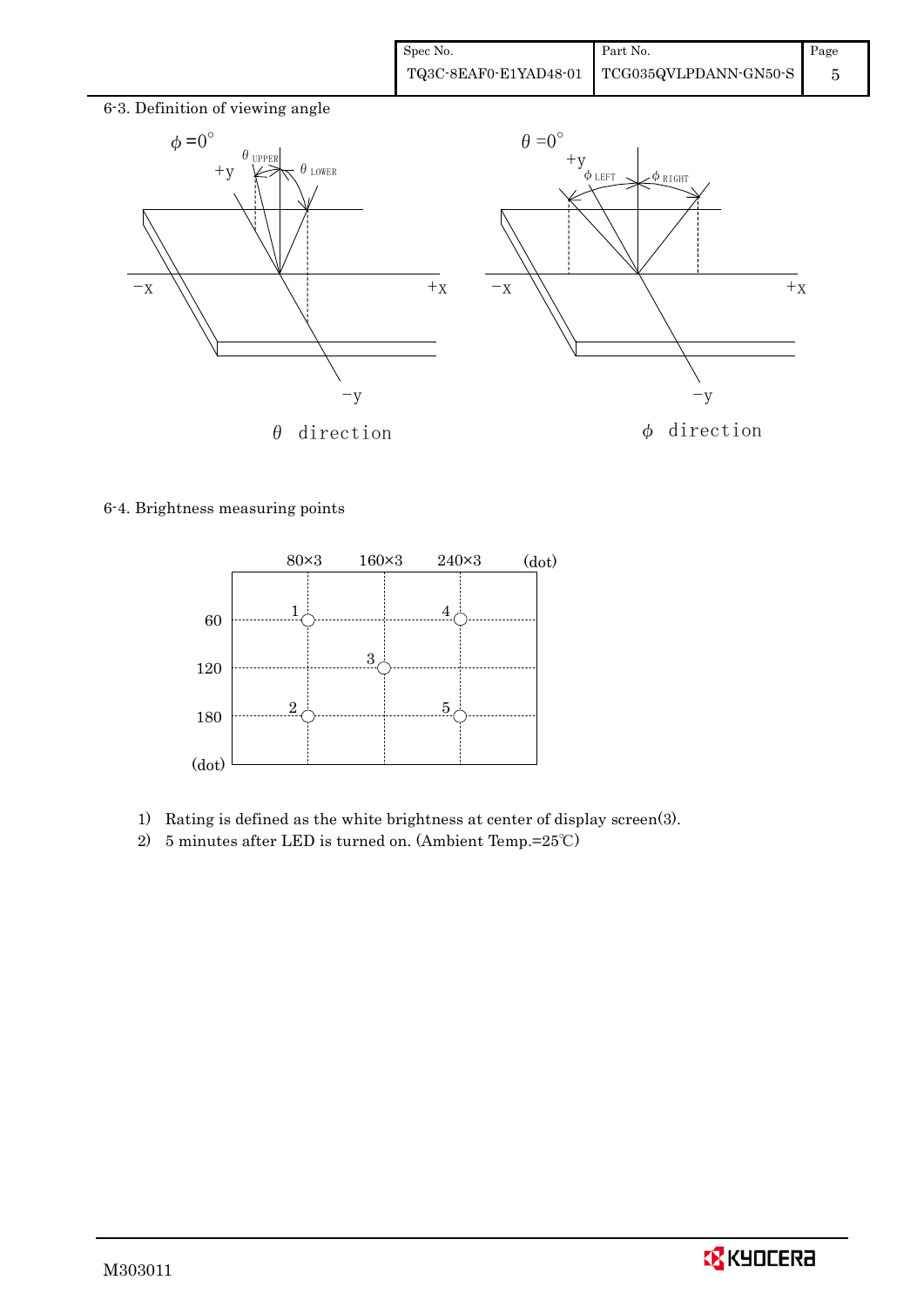## 7. Interface signals

| No.              | Symbol                                   | Description                             | Note |
|------------------|------------------------------------------|-----------------------------------------|------|
| 1                | <b>GND</b>                               | <b>GND</b>                              |      |
| $\,2$            | <b>GND</b>                               | <b>GND</b>                              |      |
| 3                | $\ensuremath{\text{V}}\xspace_\text{DD}$ | 3.3V power supply                       |      |
| $\overline{4}$   | $V_{DD}$                                 | 3.3V power supply                       |      |
| $\overline{5}$   | R <sub>0</sub>                           | RED data signal(LSB)                    |      |
| $\,6$            | R1                                       | RED data signal                         |      |
| 7                | R2                                       | RED data signal                         |      |
| 8                | R3                                       | RED data signal                         |      |
| $\boldsymbol{9}$ | $\rm R4$                                 | RED data signal                         |      |
| 10               | ${\rm R5}$                               | RED data signal                         |      |
| 11               | R6                                       | RED data signal                         |      |
| 12               | R7                                       | RED data signal(MSB)                    |      |
| 13               | G <sub>0</sub>                           | GREEN data signal(LSB)                  |      |
| 14               | G <sub>1</sub>                           | GREEN data signal                       |      |
| 15               | G <sub>2</sub>                           | GREEN data signal                       |      |
| 16               | G <sub>3</sub>                           | GREEN data signal                       |      |
| 17               | G <sub>4</sub>                           | GREEN data signal                       |      |
| 18               | G5                                       | GREEN data signal                       |      |
| 19               | G <sub>6</sub>                           | GREEN data signal                       |      |
| 20               | G7                                       | GREEN data signal(MSB)                  |      |
| 21               | B <sub>0</sub>                           | BLUE data signal(LSB)                   |      |
| 22               | B1                                       | BLUE data signal                        |      |
| 23               | $\mathbf{B}2$                            | BLUE data signal                        |      |
| 24               | B <sub>3</sub>                           | BLUE data signal                        |      |
| 25               | B4                                       | BLUE data signal                        |      |
| 26               | B5                                       | BLUE data signal                        |      |
| 27               | ${\bf B6}$                               | BLUE data signal                        |      |
| 28               | $\mathbf{B}7$                            | BLUE data signal(MSB)                   |      |
| 29               | <b>GND</b>                               | <b>GND</b>                              |      |
| $30\,$           | CK                                       | Sampling clock                          |      |
| 31               | CSB                                      | Select signal(SPI)                      |      |
| 32               | <b>HSYNC</b>                             | Horizontal synchronous signal(negative) |      |
| $33\,$           | $\ensuremath{V_{\text{SYNC}}}$           | Vertical synchronous signal(negative)   |      |
| 34               | <b>ENAB</b>                              | Data Enable (Low signal only)           |      |
| $35\,$           | $\mathop{\rm GND}$                       | <b>GND</b>                              |      |
| $36\,$           | <b>REST</b>                              | Reset signal                            |      |
| $37\,$           | ${\rm SCK}$                              | Clock (SPI)                             |      |
| $38\,$           | ${\rm SDI}$                              | Data signal(SPI)<br>$\mathop{\rm GND}$  |      |
| $39\,$           | <b>GND</b><br>$_{\mathrm{NC}}$           | NC(Open)                                |      |
| 40               | $\rm NC$                                 | NC(Open)                                |      |
| $41\,$<br>$42\,$ | $\rm NC$                                 | NC(Open)                                |      |
| $43\,$           | $_{\mathrm{NC}}$                         | $_{\mathrm{NC}}$                        |      |
| $44\,$           | $\operatorname{GND}$                     | $\mathop{\rm GND}$                      |      |
| $45\,$           | CA1                                      | Cathode1                                |      |
| 46               | $_{\mathrm{NC}}$                         | NC                                      |      |
| $47\,$           | AN1                                      | Anode1                                  |      |
| 48               | $\mbox{AN}2$                             | Anode2                                  |      |
| 49               | $\rm NC$                                 | NC                                      |      |
| $50\,$           | CA2                                      | Cathode2                                |      |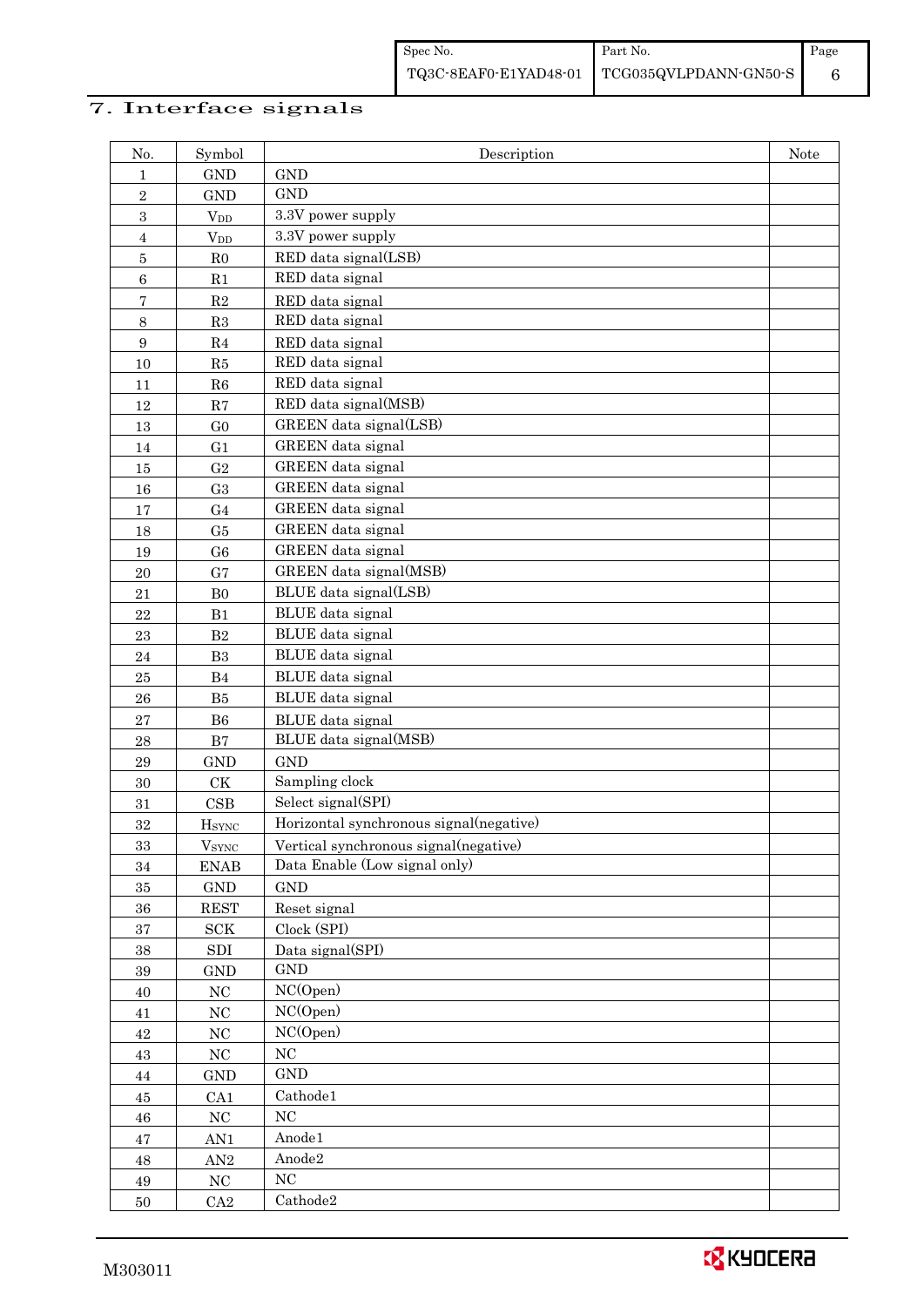### 8. Input timing characteristics

## 8-1. LCD (Necessity of V·H<sub>SYNC</sub>)

|                                    | Item        | Symbol      | Min.             | Typ.                     | Max.                                       | Unit                | Note |
|------------------------------------|-------------|-------------|------------------|--------------------------|--------------------------------------------|---------------------|------|
|                                    | Frequency   | 1/Tc        | $\overline{a}$   | 6.5                      | 10                                         | MHz                 |      |
| Clock                              | Period      | Tc          | 100              | 154                      | $\overline{a}$                             | ns                  |      |
| (CK)                               | High time   | Tch         | 50               | $\blacksquare$           | $\frac{1}{2}$                              | ns                  |      |
|                                    | Low time    | Tcl         | 50               | ÷.                       | $\overline{\phantom{0}}$                   | ns                  |      |
| Data<br>$(R0 \sim R5, G0 \sim G5,$ | Set up time | Tds         | 12               | $\Box$                   | $\overline{a}$                             | ns                  |      |
| $Bo \sim B5$                       | Hold time   | Tdh         | $12\,$           | $\blacksquare$           | $\overline{a}$                             | ns                  |      |
|                                    | Set up time | Ths         | 20               | $\blacksquare$           | $\overline{\phantom{a}}$                   | ns                  |      |
|                                    | Hold time   | Thh         | 20               | $\blacksquare$           | $\blacksquare$                             | ns                  |      |
| Horizontal sync.                   | Frequency   | 1/Th        | $\blacksquare$   | 15.9                     | 24.5                                       | kHz                 |      |
| Signal                             | Period      | Th          | $\blacksquare$   | 408                      | $\blacksquare$                             | Tc                  |      |
| (H <sub>SYNC</sub> )               | Pulse width | Thp         |                  | $\overline{2}$           | $\overline{a}$<br>$\overline{\phantom{a}}$ | Tc                  |      |
|                                    | Front porch | Thf         | $\frac{1}{2}$    | 20                       |                                            | Tc                  |      |
|                                    | Back porch  | Thb         | $\blacksquare$   | 68                       |                                            | $\operatorname{Te}$ |      |
| Horizontal display period          |             | Thd         |                  | 320                      |                                            | Tc                  |      |
|                                    | Set up time | Tvs         | 20               | $\overline{a}$           | $\frac{1}{2}$                              | ns                  |      |
|                                    | Hold time   | Tvh         | 20               | $\overline{\phantom{a}}$ | $\blacksquare$                             | ns                  |      |
| Vertical sync.                     | Period      | Tv          | $\blacksquare$   | 262                      | $\overline{\phantom{a}}$                   | Th                  |      |
| Signal<br>(V <sub>SYNC</sub> )     | Pulse width | Tvp         |                  | $\overline{2}$           |                                            | Th                  |      |
|                                    | Front porch | Tvf         | $\frac{1}{2}$    | $\overline{4}$           | $\overline{a}$                             | Th                  |      |
|                                    | Back porch  | Tvb         | $\blacksquare$   | 18                       | $\frac{1}{2}$                              | Th                  |      |
| Vertical display period            |             | Tvd         |                  | 240                      |                                            | Th                  |      |
| Synchronous signal phase lag       |             | Thy         | $\boldsymbol{0}$ | $\frac{1}{2}$            | 240                                        | Tc                  |      |
| Refresh rate                       |             | 1/Tv        | $\blacksquare$   | 60                       | 93.5                                       | Hz                  |      |
| Reset signal (REST)                | Pulse width | <b>Tres</b> | 10               | $\overline{\phantom{a}}$ | $\overline{a}$                             | $\mu$ S             |      |

1) If the display is used under the condition which is out of specifications such as higher clock frequency than specified value, there is a possibility phenomenon such as display error including white display, malfunction and no image may occur.

Please use the display under the conditions written in the specification.

2) In case of lower frequency, the deterioration of the display quality, flicker etc., may occur.

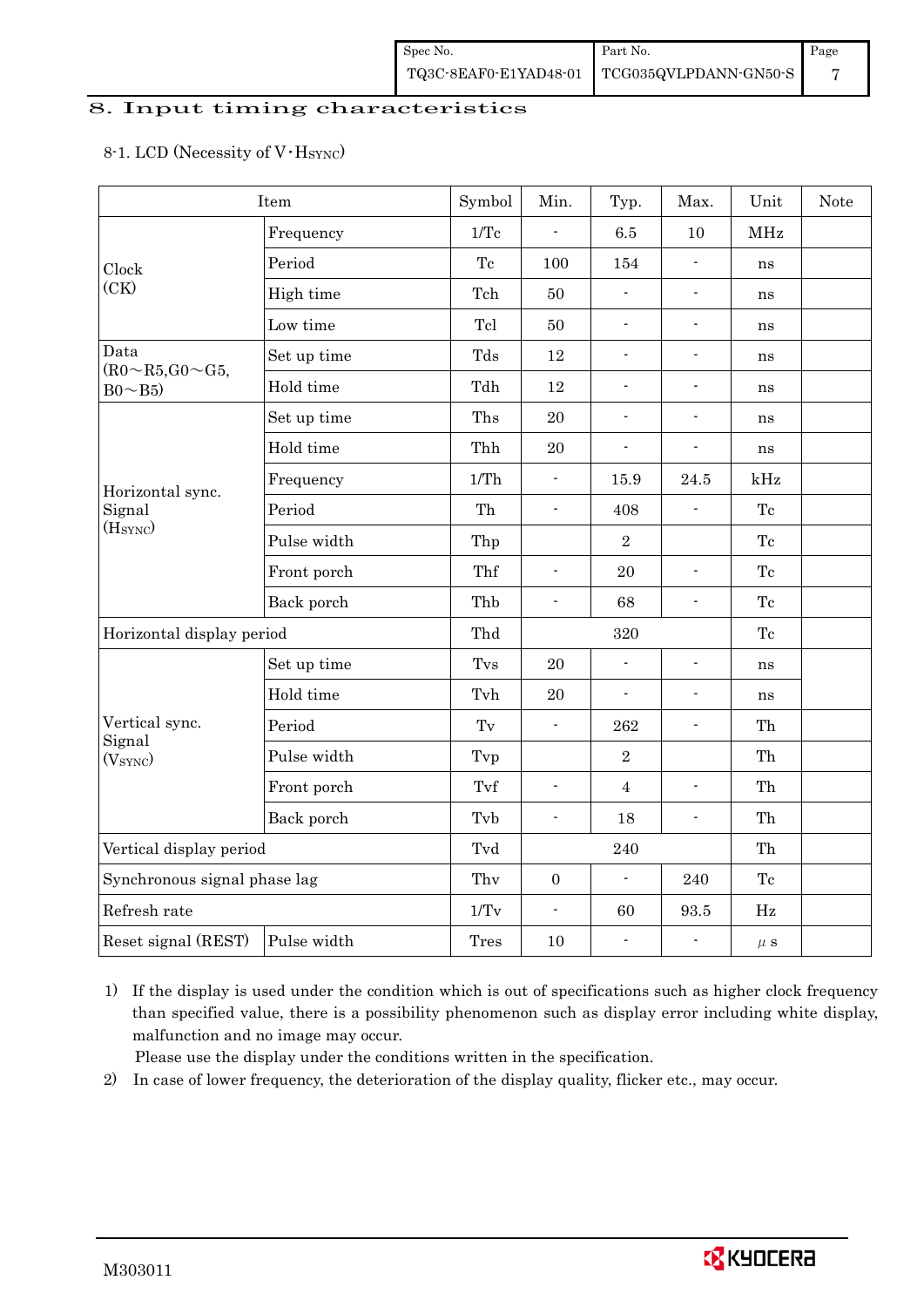

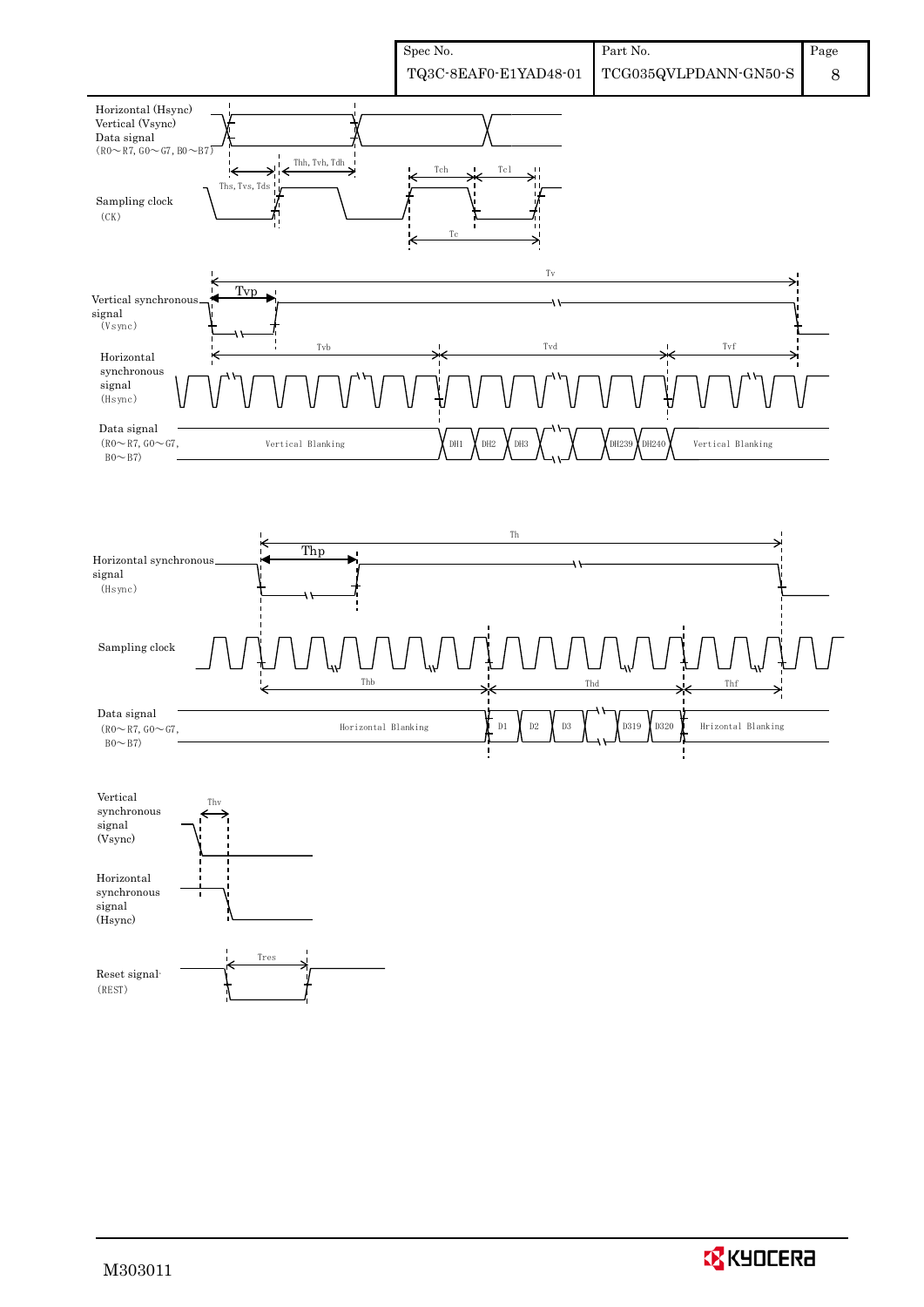Spec No. TQ3C-8EAF0-E1YAD48-01 Part No. TCG035QVLPDANN-GN50-S Page 9

#### 8-2. SPI

|                        | Item        | Symbol      | Min. | Typ.                     | Max.           | Unit | Note |
|------------------------|-------------|-------------|------|--------------------------|----------------|------|------|
|                        | Period      | Tsc         | 50   | $\blacksquare$           | $\blacksquare$ | ns   |      |
| Clock<br>(SCK)         | High time   | Tsch        | 25   | $\overline{\phantom{0}}$ | $\blacksquare$ | ns   |      |
|                        | Low time    | Tscl        | 25   | $\blacksquare$           | $\blacksquare$ | ns   |      |
|                        | Set up time | <b>Tcss</b> | 50   | $\blacksquare$           | $\blacksquare$ | ns   |      |
| Select signal<br>(CSB) | Hold time   | Tcsh        | 50   | -                        | $\blacksquare$ | ns   |      |
|                        | High time   | Tcs         | 50   | -                        | $\blacksquare$ | ns   |      |
| Data signal            | Set up time | Tds         | 15   | -                        | $\blacksquare$ | ns   |      |
| (SDI)                  | Hold time   | Tdh         | 15   | $\overline{\phantom{0}}$ | $\blacksquare$ | ns   |      |

## First Transmission (Register) Ex.R01h



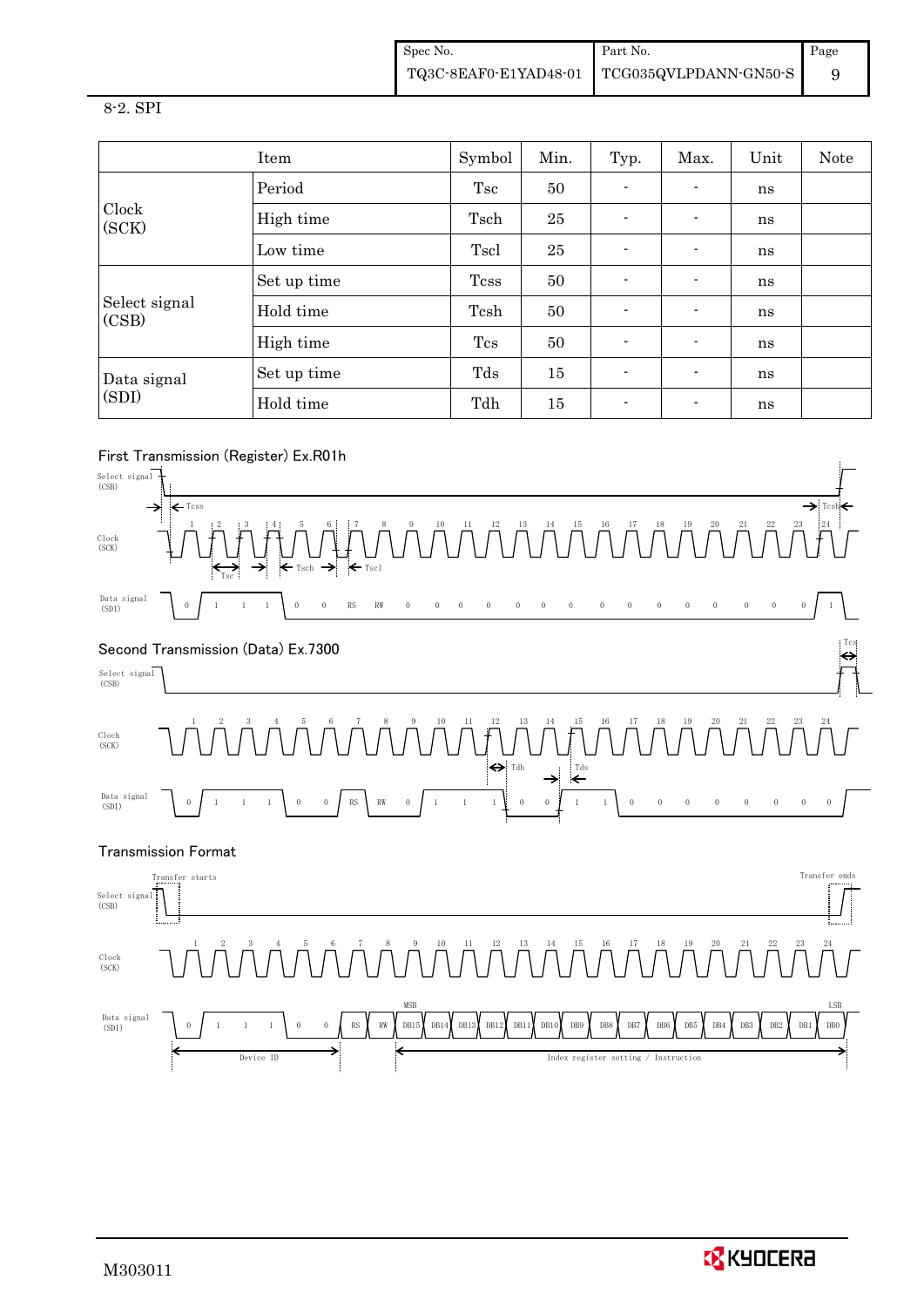#### 8-3. Register

| Reg#              | Hex Code         | Description     | Note |
|-------------------|------------------|-----------------|------|
| R01h              | 7300             | Basic format    | 1)   |
| R02h              | 0200             | Display driving |      |
| R <sub>03</sub> h | 6464             | Power supply    |      |
| R04h              | 04C7             | Basic format    |      |
| R05h              | F444             |                 |      |
| R06h              | E860             | Display driving |      |
| R <sub>08</sub> h | 06FF             | Power supply    |      |
| R0Ah              | 4008             | Display quality |      |
| R <sub>0</sub> Bh | D <sub>400</sub> | Panel driving   |      |
| R0Dh              | 422C             |                 |      |
| R0Eh              | 2D00             | Power supply    |      |
| <b>R0Fh</b>       | 0000             |                 |      |
| R16h              | 9F80             | Display driving |      |
| R17h              | 2212             |                 |      |
| R1Eh              | 006D             | Power supply    |      |
| R30h              | 0001             |                 |      |
| R31h              | 0105             |                 |      |
| R32h              | 0000             |                 |      |
| R33h              | 0102             |                 |      |
| R34h              | 0707             |                 |      |
| R35h              | 0206             | Display quality |      |
| R <sub>36</sub> h | 0607             |                 |      |
| R37h              | 0201             |                 |      |
| R3Ah              | 1400             |                 |      |
| R <sub>3</sub> Bh | 1400             |                 |      |

#### 1) Reverse scan control



8-4. Input Data Signals and Display position on the screen

| D1, DH1 | D2, DH1 | D3, DH1                       |             | D320, DH1 |
|---------|---------|-------------------------------|-------------|-----------|
| D1, DH2 |         | $D2, DH2$ D3, DH2             |             |           |
|         |         | D1, DH240 D2, DH240 D3, DH240 | R<br>G<br>в |           |

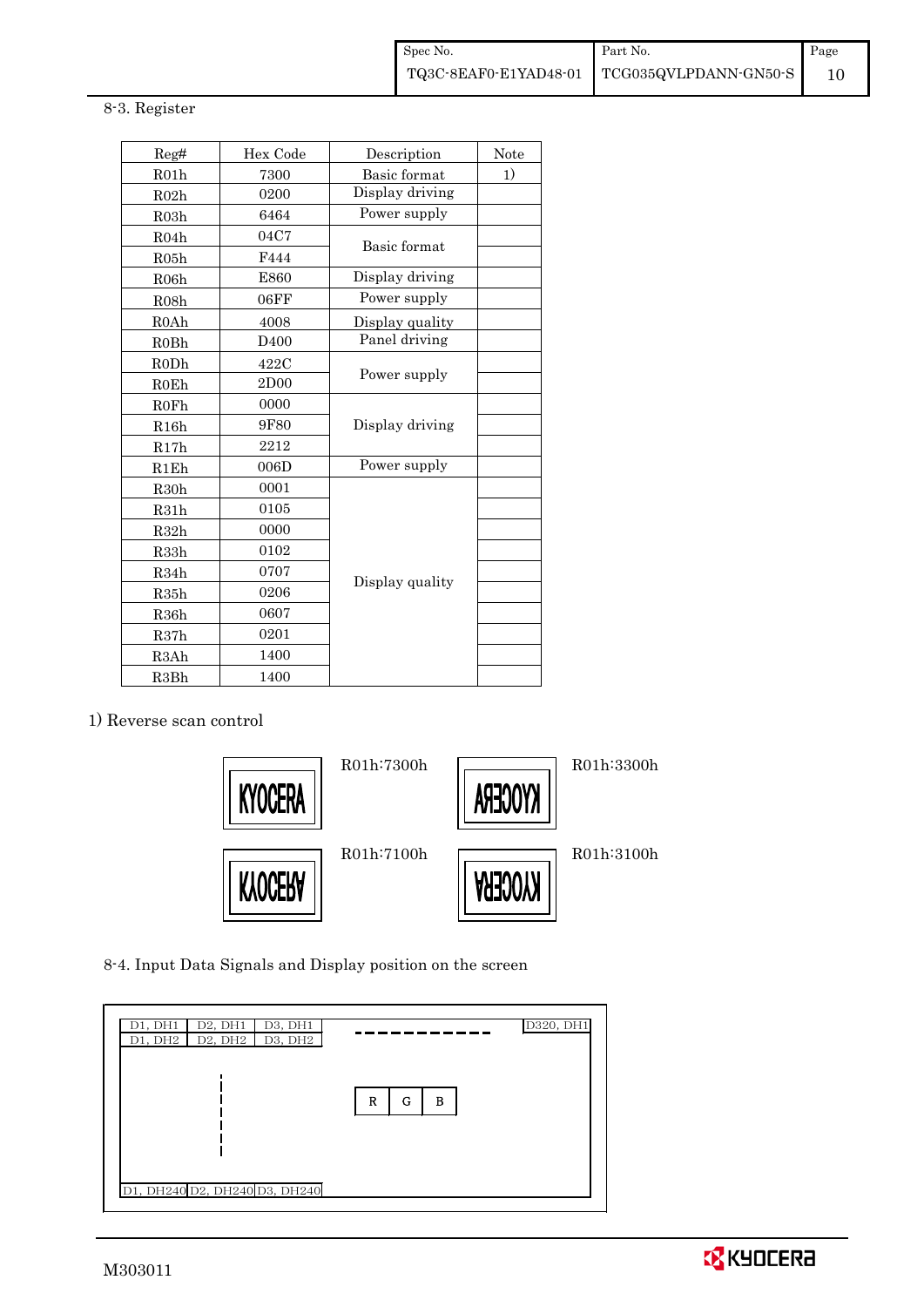| Spec No. | Part No.                                                                                                                   | Page |
|----------|----------------------------------------------------------------------------------------------------------------------------|------|
|          | $\left. {\rm TQ3C\text{-}SEAFO\text{-}E1YAD48\text{-}01} \right  \left. {\rm TCG035QVLPDANN\text{-}GN50\text{-}S} \right $ |      |

## 9. Backlight characteristics

| Item                |        | Symbol | Min. | Typ.   | Max.                     | Unit | Note                         |
|---------------------|--------|--------|------|--------|--------------------------|------|------------------------------|
| Forward current     | 1)     | ΙF     |      | 15     | $\blacksquare$           | mA   | Ta= $-20 \sim 70$ °C         |
|                     | 1)     |        |      | 23.1   | 24.6                     | V    | IF=15mA, Ta= $-20^{\circ}$ C |
| Forward voltage     |        | VF     |      | 22.1   | 23.6                     |      | IF=15mA, Ta= $25^{\circ}$ C  |
|                     |        |        |      | 21.7   | 23.1                     | V    | IF=15mA, Ta= $70^{\circ}$ C  |
| Operating life time | 2), 3) | Т      |      | 40,000 | $\overline{\phantom{a}}$ | h    | IF=15mA, Ta= $25^{\circ}$ C  |

1) For each "AN-CA"

2) When brightness decrease 50% of minimum brightness. The average life of a LED will decrease when the LCD is operating at higher temperatures.

- 3) Life time is estimated data.(Condition : IF=15mA, Ta=25℃ in chamber).
- 4) An input current below 5mA may reduce the brightness uniformity of the LED backlight. This is because the amount of light from each LED chip is different. Therefore, please evaluate carefully before finalizing the input current.

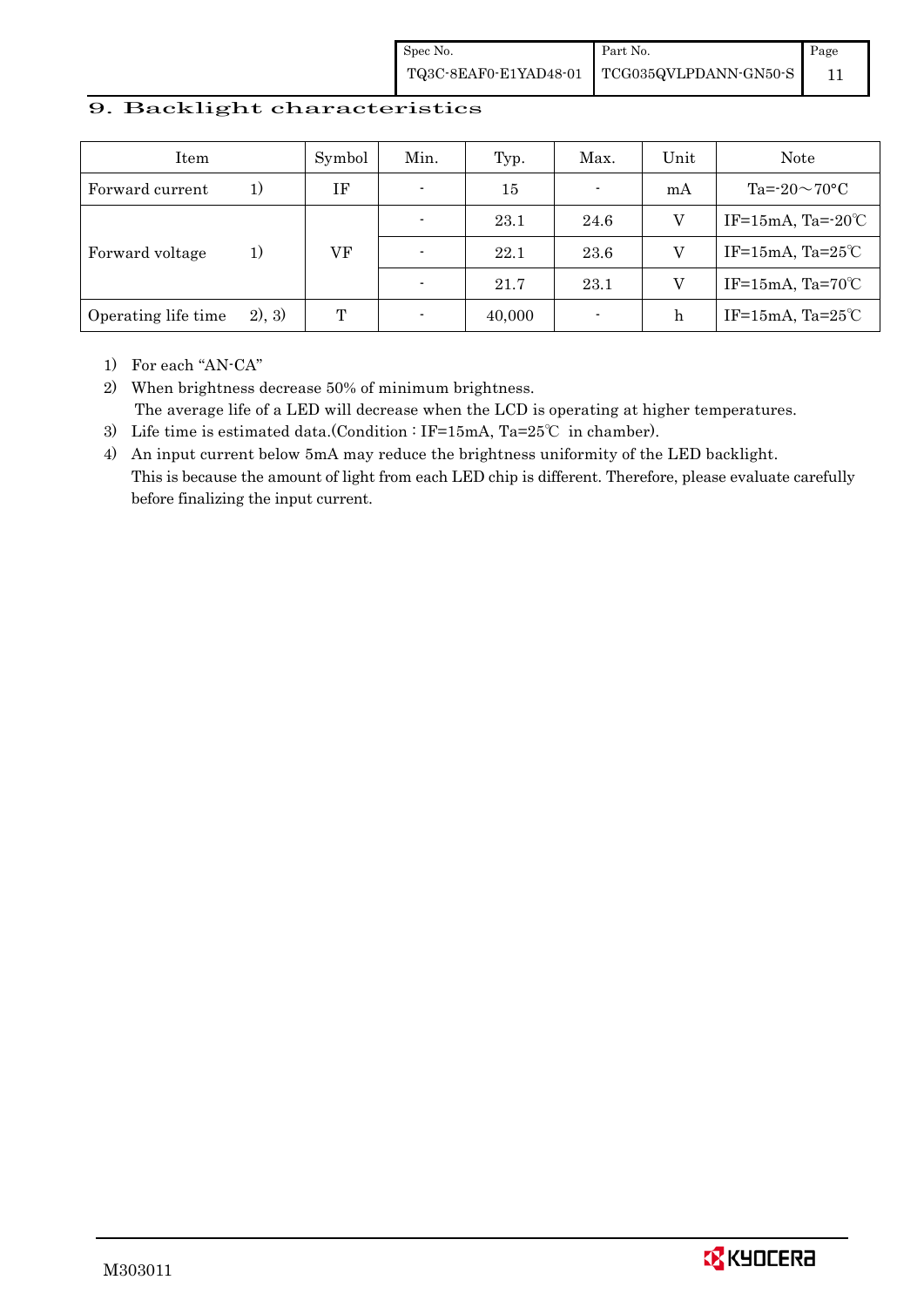## 10. Lot number identification

The lot number shall be indicated on the back of the backlight case of each LCD.

TCG035QVLPDANN-GN50-S - □□ - □□ - □ MADE IN □□□□□ ↓ ↓ ↓ ↓ ↓  $12 \quad 3 \quad 4$  5

- No1. No5. above indicate
	- 1. Year code
		- 2. Month code
		- 3. Date
		- 4. Version Number
		- 5. Country of origin (Japan or China)

| Year | 2017 | 2018 | 2019 | 2020 | 2021 | 2022 |
|------|------|------|------|------|------|------|
| Code |      |      |      |      |      |      |

| Month      | Jan. | Feb. | Mar. | Apr. | May | Jun. |
|------------|------|------|------|------|-----|------|
| $\rm Code$ |      |      |      |      |     |      |

| Month | Jul. | Aug. | Sep. | Oct. | Nov. | Dec. |
|-------|------|------|------|------|------|------|
| Code  |      | ◡    |      | 77   |      |      |

#### 11. Warranty

#### 11-1. Incoming inspection

Please inspect the LCD within one month after your receipt.

#### 11-2. Production warranty

 Kyocera warrants its LCD's for a period of 12 months from the ship date. Kyocera shall, by mutual agreement, replace or re-work defective LCD's that are shown to be Kyocera's responsibility.

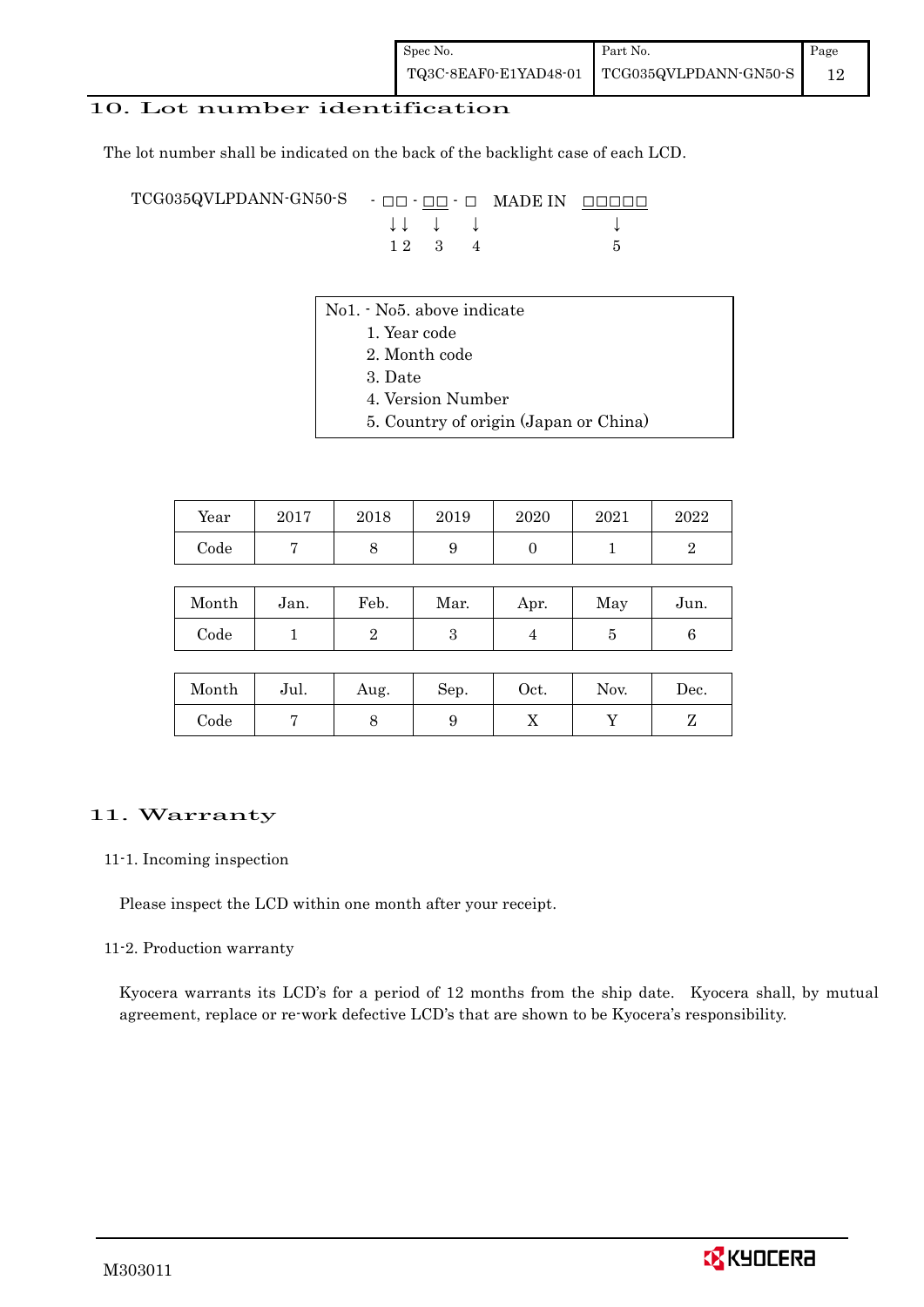### 12. Precautions for use

- 12-1. Installation of the LCD
- 1) A transparent protection plate shall be added to protect the LCD and its polarizer.
- 2) The LCD shall be installed so that there is no pressure on the LSI chips.
- 3) The LCD shall be installed flat, without twisting or bending.
- 4) A transparent protection sheet is attached to the polarizer. Please remove the protection film slowly before use, paying attention to static electricity.

12-2. Static electricity

- 1) Since CMOS ICs are mounted directly onto the LCD glass, protection from static electricity is required.
- 2) Workers should use body grounding. Operator should wear ground straps.

#### 12-3. LCD operation

1) The LCD shall be operated within the limits specified. Operation at values outside of these limits may shorten life, and/or harm display images.

#### 12-4. Storage

- 1) The LCD shall be stored within the temperature and humidity limits specified. Store in a dark area, and protect the LCD from direct sunlight or fluorescent light.
- 2) Always store the LCD so that it is free from external pressure onto it.

12-5. Usage

- 1) DO NOT store in a high humidity environment for extended periods. Polarizer degradation bubbles, and/or peeling off of the polarizer may result.
- 2) The front polarizer is easily scratched or damaged. Prevent touching it with any hard material, and from being pushed or rubbed.
- 3) The LCD screen may be cleaned by wiping the screen surface with a soft cloth or cotton pad using a little Ethanol.
- 4) Water may cause damage or discoloration of the polarizer. Clean condensation or moisture from any source immediately.
- 5) Always keep the LCD free from condensation during testing. Condensation may permanently spot or stain the polarizer.
- 6) Do not disassemble LCD because it will result in damage.
- 7) This Kyocera LCD has been specifically designed for use in general electronic devices, but not for use in a special environment such as usage in an active gas. Hence, when the LCD is supposed to be used in a special environment, evaluate the LCD thoroughly beforehand and do not expose the LCD to chemicals such as an active gas.
- 8) Please do not use solid-base image pattern for long hours because a temporary afterimage may appear. We recommend using screen saver etc. in cases where a solid-base image pattern must be used.
- 9) Liquid crystal may leak when the LCD is broken. Be careful not to let the fluid go into your eyes and mouth. In the case the fluid touches your body; rinse it off right away with water and soap.

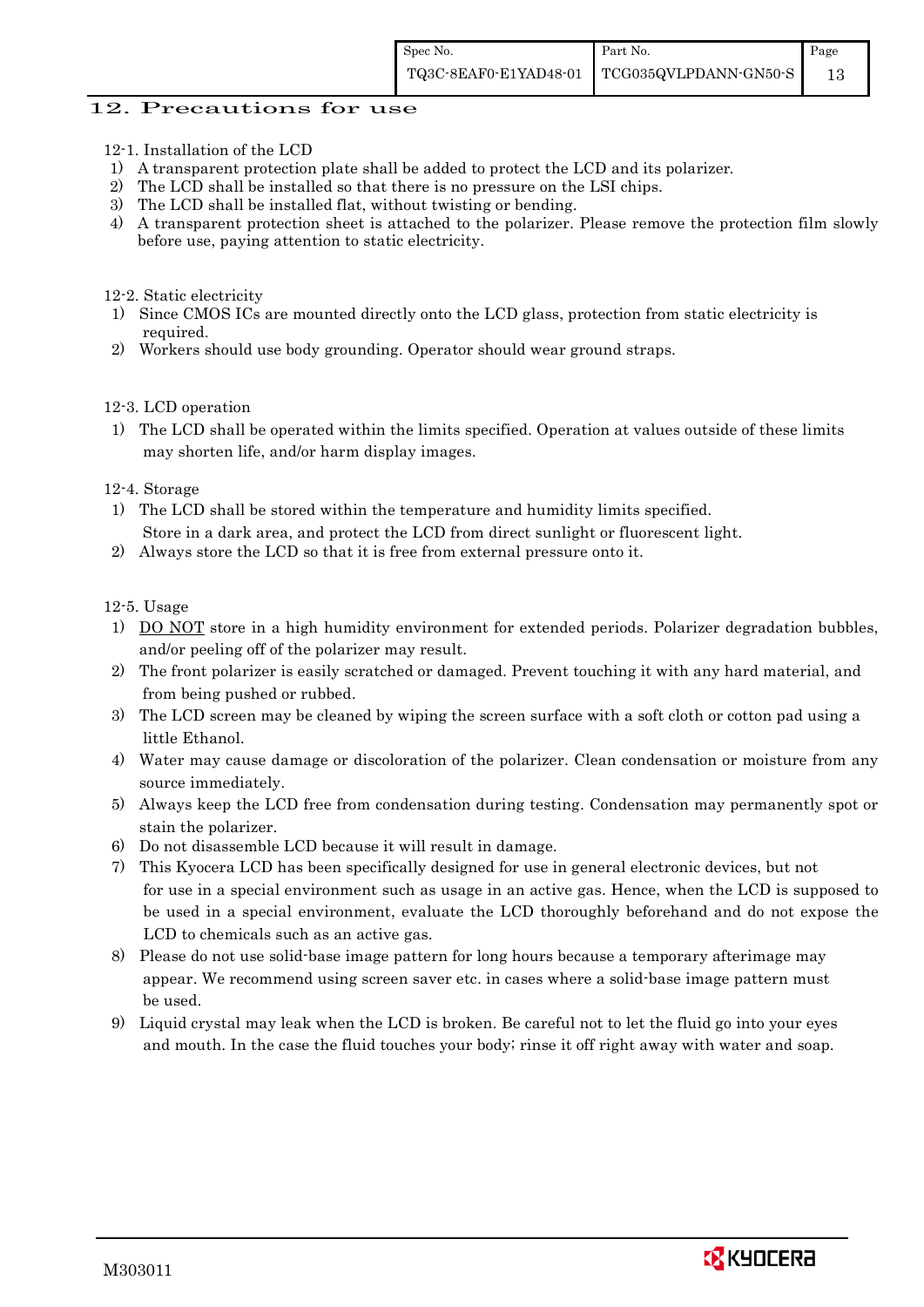## 13. Reliability test data

| Test item                            | Test condition                                                                                       | Test time        | Judgement                                                  |                                                                            |  |
|--------------------------------------|------------------------------------------------------------------------------------------------------|------------------|------------------------------------------------------------|----------------------------------------------------------------------------|--|
| High temp.<br>atmosphere             | $80^{\circ}$ C                                                                                       | 240h             | Display function<br>Display quality<br>Current consumption | $\therefore$ No defect<br>$\therefore$ No defect<br>$\therefore$ No defect |  |
| Low temp.<br>atmosphere              | $-30\degree C$<br>240h                                                                               |                  | Display function<br>Display quality<br>Current consumption | $: No$ defect<br>$\therefore$ No defect<br>$\therefore$ No defect          |  |
| High temp.<br>humidity<br>atmosphere | $40^{\circ}$ C 90% RH                                                                                | 240h             | Display function<br>Display quality<br>Current consumption | : No defect<br>$\therefore$ No defect<br>$: No$ defect                     |  |
| Temp. cycle                          | $-30\degree C$<br>0.5 <sub>h</sub><br>R.T.<br>0.5 <sub>h</sub><br>$80^{\circ}$ C<br>0.5 <sub>h</sub> | 10cycles         | Display function<br>Display quality<br>Current consumption | $: No$ defect<br>$\therefore$ No defect<br>$\therefore$ No defect          |  |
| High temp.<br>operation              | $70^{\circ}$ C                                                                                       | 500 <sub>h</sub> | Display function<br>Display quality<br>Current consumption | $: No$ defect<br>$\therefore$ No defect<br>$: No$ defect                   |  |

1) Each test item uses a test LCD only once. The tested LCD is not used in any other tests.

2) The LCD is tested in circumstances in which there is no condensation.

3) The reliability test is not an out-going inspection.

4) The result of the reliability test is for your reference purpose only. The reliability test is conducted only to examine the LCD's capability.

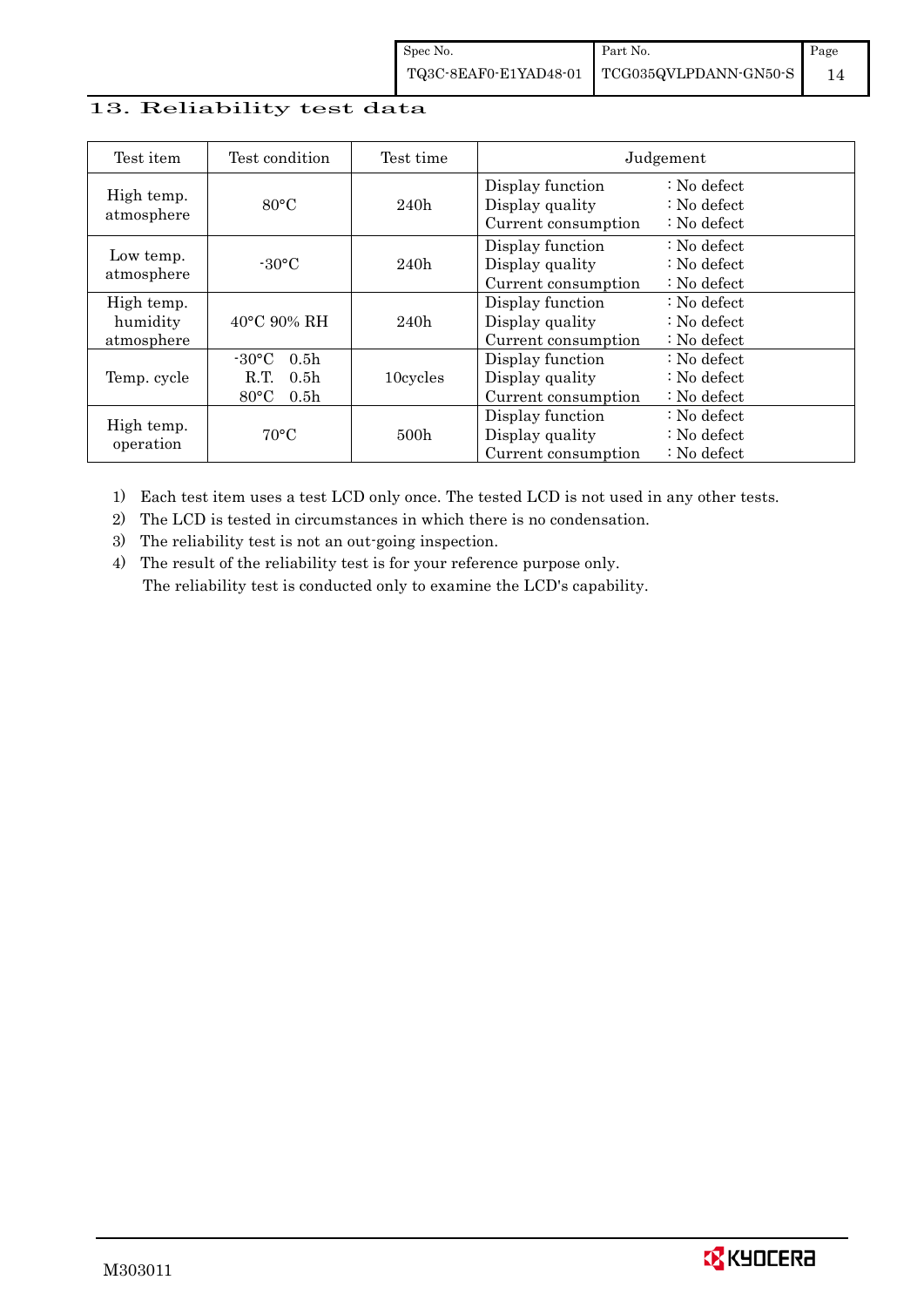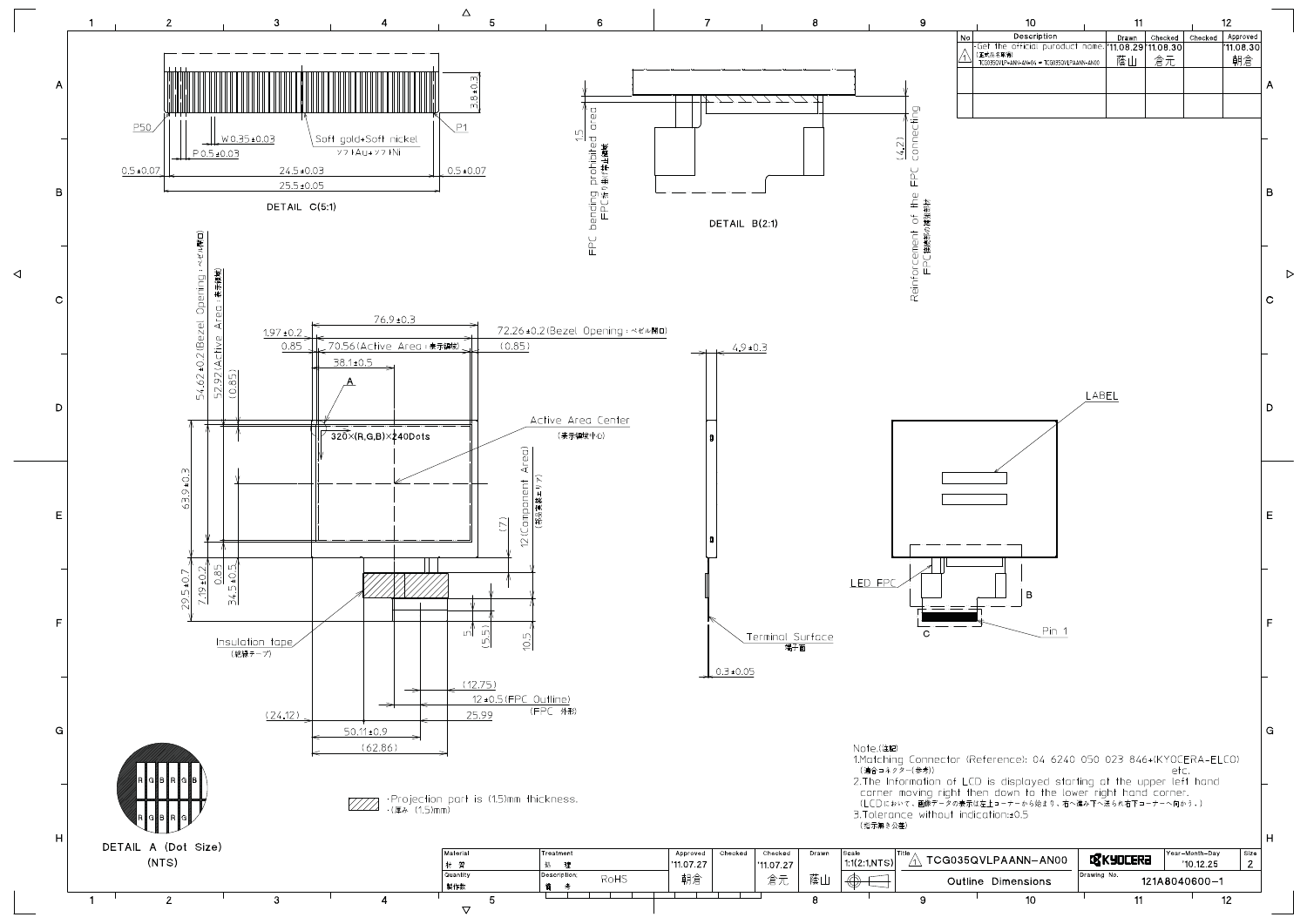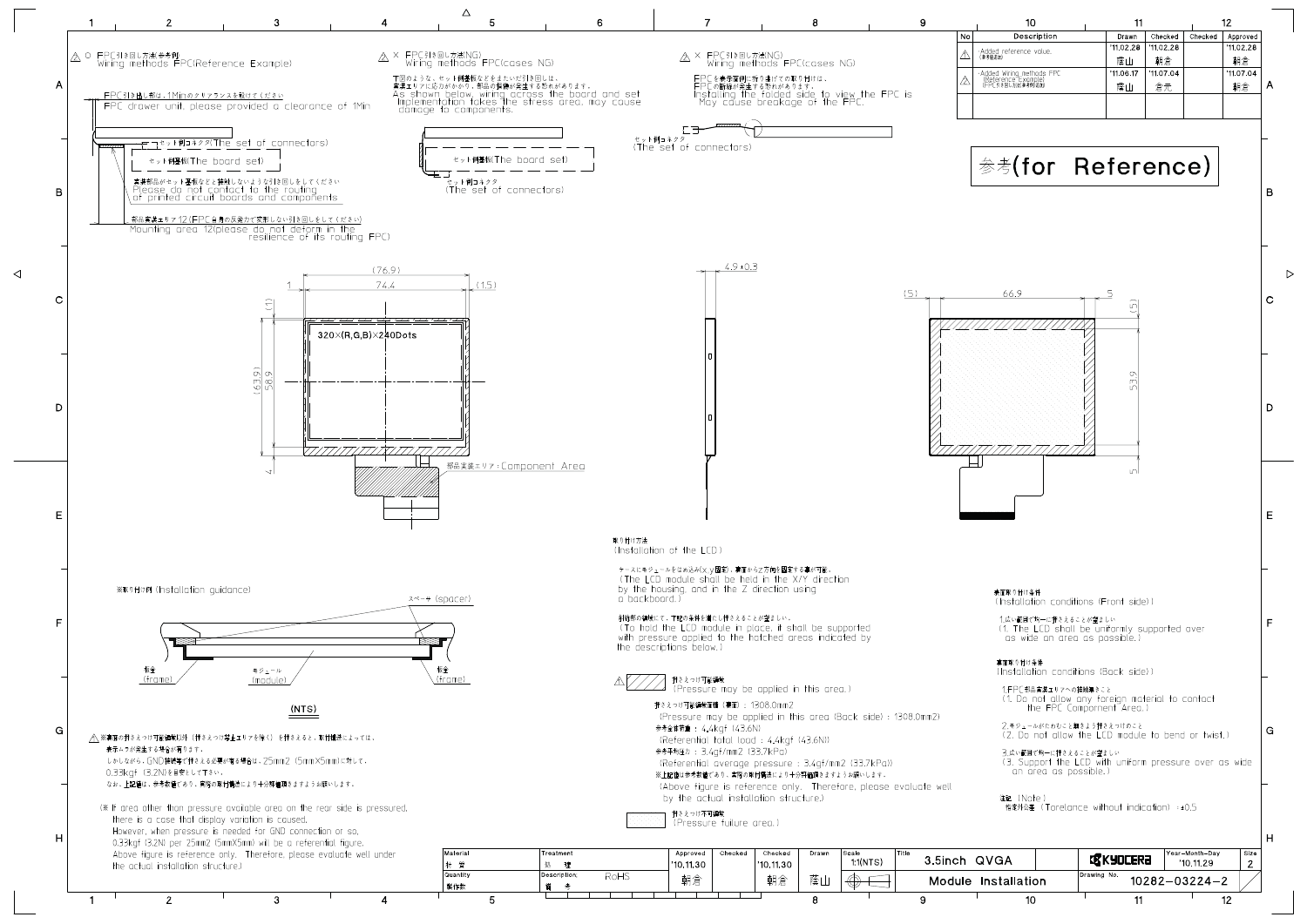| Spec No. | TQ3C-8EAF0-E2YAD48-00 |
|----------|-----------------------|
| Date.    | June 14, 2017         |

## KYOCERA INSPECTION STANDARD

# TYPE : TCG035QVLPDANN-GN50-S

KYOCERA DISPLAY CORPORATION

| Original      |          | Designed by $:$ Engineering dept. | Confirmed by $:QA$ dept. |            |               |
|---------------|----------|-----------------------------------|--------------------------|------------|---------------|
| Issue Date    | Prepared | Checked                           | Approved                 | Checked    | Approved      |
| June 14, 2017 |          |                                   | 'f Matsumoto             | $A.$ Sugar | $J$ a $U$ $0$ |

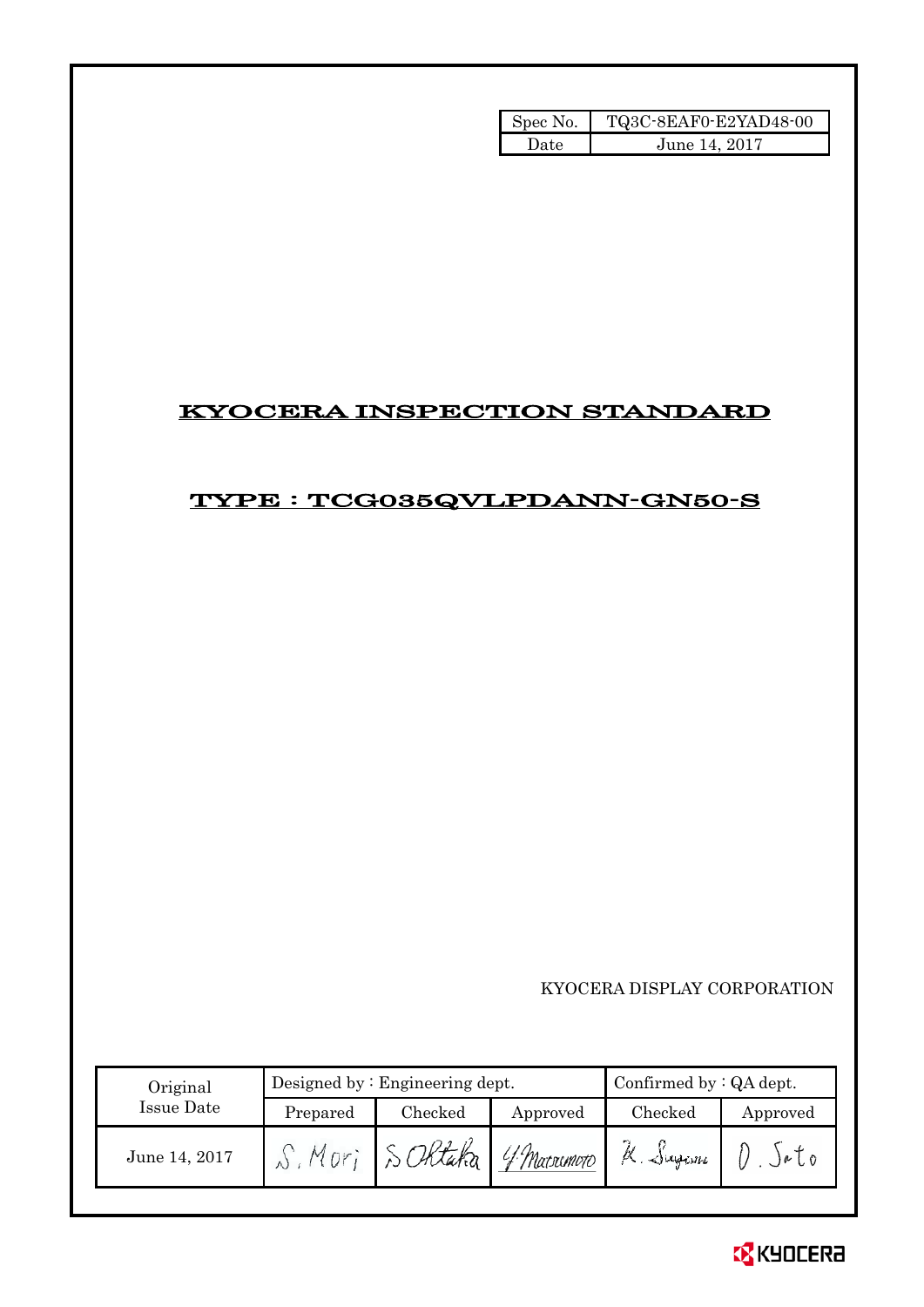| Spec No.              | Part No.                | Page |
|-----------------------|-------------------------|------|
| TQ3C-8EAF0-E2YAD48-00 | $TCG035QVLPDANN-GN50-S$ |      |

|                  | Revision record      |          |  |                                                                   |                                      |               |          |
|------------------|----------------------|----------|--|-------------------------------------------------------------------|--------------------------------------|---------------|----------|
|                  |                      |          |  | Designed by : Engineering dept.<br>Confirmed by $\colon$ QA dept. |                                      |               |          |
|                  | $\rm{\textbf{Date}}$ | Prepared |  | $\rm Checked$                                                     | ${\Large\bf Approved}$               | $\rm Checked$ | Approved |
|                  |                      |          |  |                                                                   |                                      |               |          |
|                  |                      |          |  |                                                                   |                                      |               |          |
| ${\rm Rev. No.}$ | $\rm{\textbf{Date}}$ | Page     |  |                                                                   | $\label{eq:2} \textbf{Descriptions}$ |               |          |
|                  |                      |          |  |                                                                   |                                      |               |          |
|                  |                      |          |  |                                                                   |                                      |               |          |
|                  |                      |          |  |                                                                   |                                      |               |          |
|                  |                      |          |  |                                                                   |                                      |               |          |
|                  |                      |          |  |                                                                   |                                      |               |          |
|                  |                      |          |  |                                                                   |                                      |               |          |
|                  |                      |          |  |                                                                   |                                      |               |          |
|                  |                      |          |  |                                                                   |                                      |               |          |
|                  |                      |          |  |                                                                   |                                      |               |          |
|                  |                      |          |  |                                                                   |                                      |               |          |
|                  |                      |          |  |                                                                   |                                      |               |          |
|                  |                      |          |  |                                                                   |                                      |               |          |
|                  |                      |          |  |                                                                   |                                      |               |          |
|                  |                      |          |  |                                                                   |                                      |               |          |
|                  |                      |          |  |                                                                   |                                      |               |          |
|                  |                      |          |  |                                                                   |                                      |               |          |
|                  |                      |          |  |                                                                   |                                      |               |          |
|                  |                      |          |  |                                                                   |                                      |               |          |
|                  |                      |          |  |                                                                   |                                      |               |          |
|                  |                      |          |  |                                                                   |                                      |               |          |
|                  |                      |          |  |                                                                   |                                      |               |          |
|                  |                      |          |  |                                                                   |                                      |               |          |
|                  |                      |          |  |                                                                   |                                      |               |          |
|                  |                      |          |  |                                                                   |                                      |               |          |
|                  |                      |          |  |                                                                   |                                      |               |          |
|                  |                      |          |  |                                                                   |                                      |               |          |
|                  |                      |          |  |                                                                   |                                      |               |          |
|                  |                      |          |  |                                                                   |                                      |               |          |
|                  |                      |          |  |                                                                   |                                      |               |          |
|                  |                      |          |  |                                                                   |                                      |               |          |
|                  |                      |          |  |                                                                   |                                      |               |          |
|                  |                      |          |  |                                                                   |                                      |               |          |
|                  |                      |          |  |                                                                   |                                      |               |          |
|                  |                      |          |  |                                                                   |                                      |               |          |
|                  |                      |          |  |                                                                   |                                      |               |          |
|                  |                      |          |  |                                                                   |                                      |               |          |
|                  |                      |          |  |                                                                   |                                      |               |          |

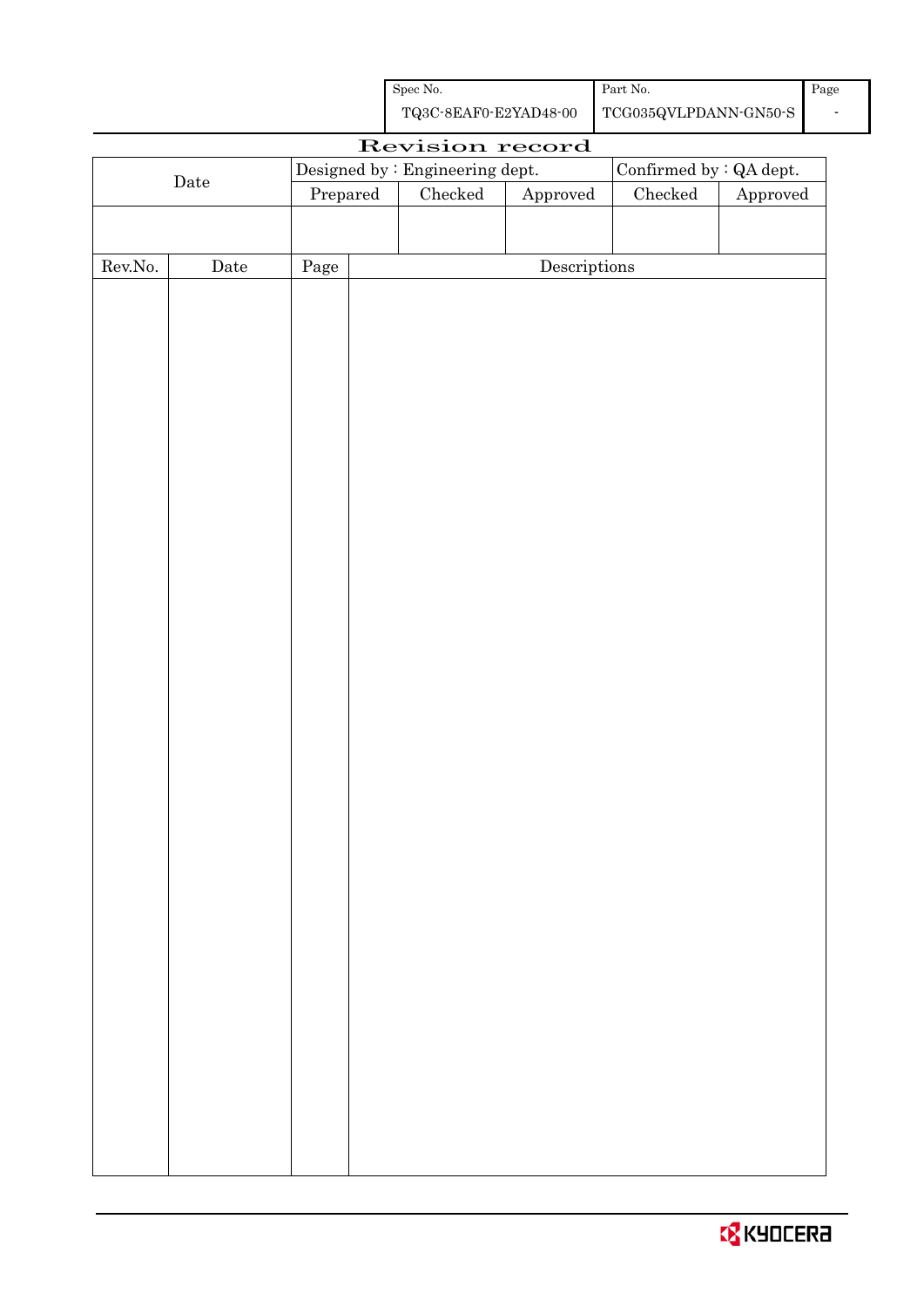## Visuals specification

| 1) Note         |                                                                                              |                           |                                                                                           |  |  |  |  |
|-----------------|----------------------------------------------------------------------------------------------|---------------------------|-------------------------------------------------------------------------------------------|--|--|--|--|
|                 |                                                                                              | Note                      |                                                                                           |  |  |  |  |
| General         | Customer identified anomalies not defined within this inspection standard shall be<br>1.     |                           |                                                                                           |  |  |  |  |
|                 | reviewed by Kyocera, and an additional standard shall be determined by mutual                |                           |                                                                                           |  |  |  |  |
|                 | consent.                                                                                     |                           |                                                                                           |  |  |  |  |
|                 | 2.<br>This inspection standard about the image quality shall be applied to any defect within |                           |                                                                                           |  |  |  |  |
|                 | the effective viewing area and shall not be applicable to outside of the area.               |                           |                                                                                           |  |  |  |  |
|                 | Inspection conditions<br>3.                                                                  |                           |                                                                                           |  |  |  |  |
|                 | Luminance                                                                                    |                           | : 500 Lux min.                                                                            |  |  |  |  |
|                 |                                                                                              | Inspection distance       | $\div 300$ mm.                                                                            |  |  |  |  |
|                 | Temperature                                                                                  |                           | $:25 \pm 5^{\circ}$ C                                                                     |  |  |  |  |
|                 | Direction                                                                                    |                           | : Directly above                                                                          |  |  |  |  |
| Definition of   | Dot defect                                                                                   | Bright dot defect         | The dot is constantly "on" when power applied to the                                      |  |  |  |  |
| inspection item |                                                                                              |                           | LCD, even when all "Black" data sent to the screen.                                       |  |  |  |  |
|                 |                                                                                              |                           | Inspection tool: 5% Transparency neutral density filter.                                  |  |  |  |  |
|                 |                                                                                              |                           | Count dot: If the dot is visible through the filter.                                      |  |  |  |  |
|                 |                                                                                              |                           | Don't count dot: If the dot is not visible through the                                    |  |  |  |  |
|                 |                                                                                              |                           | filter.                                                                                   |  |  |  |  |
|                 |                                                                                              |                           | There is an electrode in the middle of the dot<br>G B <br>R<br>G                          |  |  |  |  |
|                 |                                                                                              |                           | and one dot is shown in the left drawing.<br>RGBRGBRGB                                    |  |  |  |  |
|                 |                                                                                              |                           | B<br>B<br><sub>R</sub><br>G<br>R<br>G<br>G<br>в<br>$<$ dot drawing $>$                    |  |  |  |  |
|                 |                                                                                              | Black dot defect          | The dot is constantly "off" when power applied to the                                     |  |  |  |  |
|                 |                                                                                              |                           | LCD, even when all "White" data sent to the screen.                                       |  |  |  |  |
|                 |                                                                                              | Adjacent dot              | Adjacent dot defect is defined as two or more bright dot<br>defects or black dot defects. |  |  |  |  |
|                 |                                                                                              |                           |                                                                                           |  |  |  |  |
|                 |                                                                                              |                           | RGBRGBR                                                                                   |  |  |  |  |
|                 |                                                                                              |                           | $R$ GBRG<br><b>BR</b><br>G<br>в<br>dot defect                                             |  |  |  |  |
|                 |                                                                                              |                           | в<br>G                                                                                    |  |  |  |  |
|                 | External                                                                                     | Bubble, Scratch,          | Visible operating (all pixels "Black" or "White") and non                                 |  |  |  |  |
|                 | inspection                                                                                   | Foreign particle          | operating.                                                                                |  |  |  |  |
|                 |                                                                                              | (Polarizer, Cell,         |                                                                                           |  |  |  |  |
|                 |                                                                                              | Backlight)                |                                                                                           |  |  |  |  |
|                 |                                                                                              | Appearance                | Does not satisfy the value at the spec.                                                   |  |  |  |  |
|                 |                                                                                              | inspection                |                                                                                           |  |  |  |  |
|                 | Others                                                                                       | LED wires                 | Damaged to the LED wires, connector, pin, functional                                      |  |  |  |  |
|                 |                                                                                              |                           | failure or appearance failure.                                                            |  |  |  |  |
|                 | Definition                                                                                   | Definition of circle size | Definition of linear size                                                                 |  |  |  |  |
|                 | of size                                                                                      |                           |                                                                                           |  |  |  |  |
|                 |                                                                                              |                           |                                                                                           |  |  |  |  |
|                 |                                                                                              |                           |                                                                                           |  |  |  |  |
|                 |                                                                                              |                           |                                                                                           |  |  |  |  |
|                 |                                                                                              | $d = (a + b)/2$           |                                                                                           |  |  |  |  |